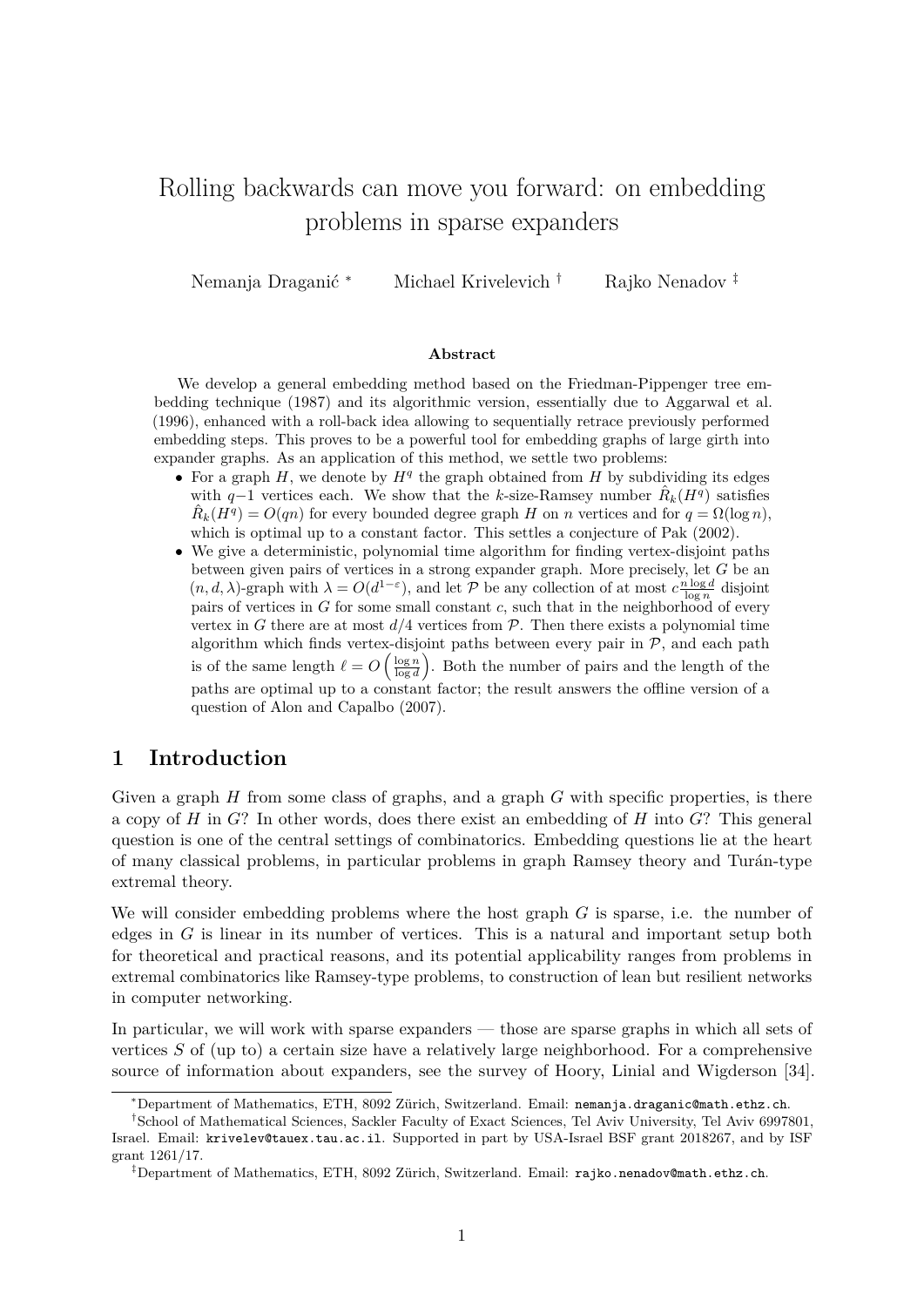Closely related to expander graphs is the notion of pseudo-random graphs. Informally, a graph is pseudo-random if it behaves similarly to a random graph when it comes to edge distribution. A very popular class of examples of such graphs are  $(n, d, \lambda)$ -graphs, introduced by Alon. A *d*-regular graph *G* on *n* vertices is an  $(n, d, \lambda)$ -graph if all of the eigenvalues of its adjacency matrix, except the largest one, are at most  $\lambda$  in absolute value. One can show that the smaller  $\lambda$  is, the closer the graph resembles a random graph in terms of edge distribution (see Section [1.1.1](#page-2-0) for some details). A small  $\lambda$  also means that the graph has good expansion properties and we will use a few such results throughout the paper. For a survey on pseudo-random graphs, see the paper of Krivelevich and Sudakov [\[42\]](#page-14-1).

For our embedding problems, usually the host graph *G* will be an  $(n, d, \lambda)$ -graph, for sufficiently small  $\lambda$  and a constant *d*. What kind of subgraphs can we hope to find in such graphs? One natural restriction will be that the girth of the graph we embed is  $\Omega(\log n)$ , as there exist  $(n, d, \lambda)$ -graphs with small *spectral ratio*  $\lambda/d$  and of logarithmic girth, as shown in the seminal paper of Lubotzky, Phillips and Sarnak [\[44\]](#page-14-2). Thus we are normally confined to embedding trees and other graphs with large girth.

There is a large body of research devoted to finding (almost-spanning and spanning) bounded degree trees in sparse expanders and in sparse random graphs. Beck [\[10\]](#page-13-0) used results about long paths in expanding graphs to argue that one can find monochromatic linear sized paths in 2-colored sparse random graphs. Friedman and Pippenger [\[28\]](#page-14-3) proved an analogous statement for arbitrary bounded degree trees in sparse expanders, which was improved upon by Haxell, who showed that under similar assumptions one can embed even larger trees into (sparse) expanders. Alon, Krivelevich and Sudakov [\[5\]](#page-12-0) proved the existence of every almost spanning tree of bounded degree in both sparse random graphs and in appropriate  $(n, d, \lambda)$ -graphs, later improved by Balogh, Csaba and Samotij and Pei [\[8\]](#page-12-1), and for a resilience version of this result see [\[9\]](#page-13-1). Finally, for random graphs  $G \sim G(n, p)$  with  $p = \frac{C \log n}{n}$  $\frac{\log n}{n}$  and for a fixed *d*, Montgomery [\[47\]](#page-15-0) recently proved that for large enough *C*, *G* typically contains all spanning trees of maximum degree at most *d*, resolving an old conjecture of Kahn. For results about finding small minors of logarithmic girth in sparse expanders, see, e.g. [\[46,](#page-14-4) [54\]](#page-15-1).

In this paper, we will show two different results related to embedding into sparse expanders the first one deals with size-Ramsey numbers of logarithmic subdivisions of bounded degree graphs and resolves a conjecture of Pak from 2002 [\[48\]](#page-15-2), while the second is concerned with the classical problem of finding vertex-disjoint paths in graphs, and solves the offline version of the problem of Alon and Capalbo from 2007 [\[3\]](#page-12-2). For each of those problems we develop a separate variation of our embedding technique. Both are based on the result of Friedman and Pippenger [\[28\]](#page-14-3) about embedding trees in expander graphs vertex by vertex and an idea by Daniel Johannsen [\[36\]](#page-14-5), which allows us to successively remove vertices from the list of already embedded vertices. This *roll-back* result turns out to be very powerful for tackling problems of this sort. One of the variants which we show is algorithmic, and uses ideas by Dellamonica and Kohayakawa [\[20\]](#page-13-2), who showed an algorithmic version of the original Friedman-Pippenger embedding result, by reducing it to a certain online matching problem solved by Aggarwal et al. [\[1\]](#page-12-3).

#### **1.1 Size-Ramsey numbers of subdivided graphs**

Given a graph *H* and an integer  $k \geq 2$ , a graph *G* is said to be *k*-Ramsey for *H* if every coloring of the edges of *G* with *k* colors contains a monochromatic copy of *H*. This notion was introduced by Ramsey [\[50\]](#page-15-3), who proved that for every graph *H* there exists  $N \in \mathbb{N}$  such that  $K_N$  is *k*-Ramsey for *H*. The smallest such *N*, denoted by  $R_k(H)$ , is called the *Ramsey number*. Determining the asymptotic order of  $R_2(K_\ell)$  is one of the most important open problems in this area [\[16,](#page-13-3) [55\]](#page-15-4). We will be concerned with the related notion of *size-Ramsey numbers*, introduced by Erdős, Faudree, Rousseau and Schelp [\[25\]](#page-13-4). Given a graph *H* and an integer  $k \geq 2$ , the *size-Ramsey*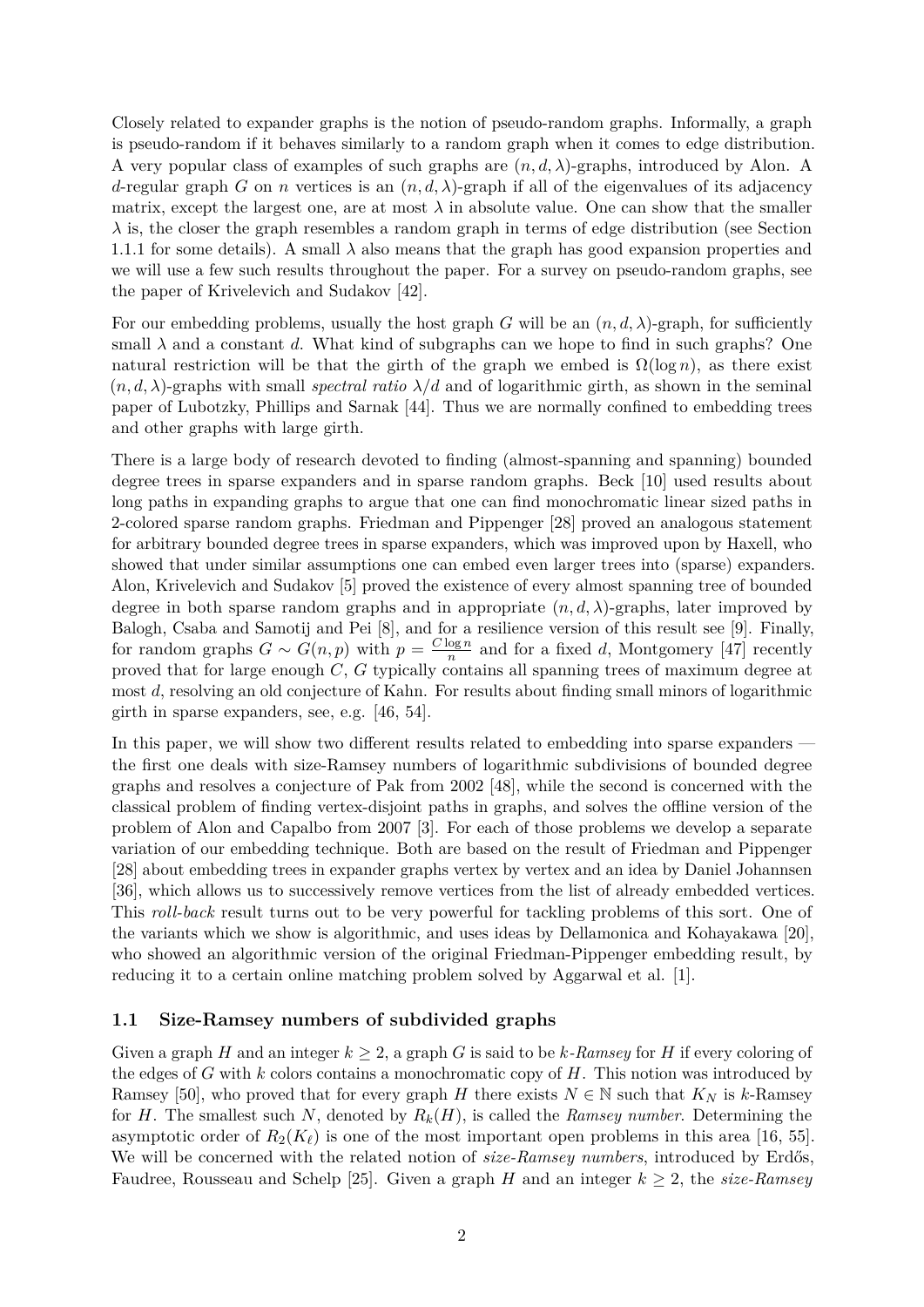*number*  $\hat{R}_k(H)$  is the smallest integer *m* such that there exists a graph *G* with *m* edges which is *k*-Ramsey for *H*. The existence of the Ramsey number immediately implies the upper bound  $\hat{R}_k(H) \leq \binom{R_k(H)}{2}$ . Other related notions include Folkman numbers, chromatic-Ramsey numbers, degree-Ramsey numbers, etc. We refer the reader to a recent survey by Conlon, Fox and Sudakov [\[17\]](#page-13-5) for a thorough treatment of the topic.

Answering a 100\$–question of Erdős [\[24\]](#page-13-6), Beck [\[10\]](#page-13-0) showed that paths have linear size-Ramsey number, that is  $\hat{R}_2(P_n) \leq Cn$  for an absolute constant *C*. He also raised the question [\[11\]](#page-13-7) of whether  $\hat{R}_2(H)$  grows linearly for graphs with bounded maximum degree. This was proven for trees by Friedman and Pippenger [\[28\]](#page-14-3) and for cycles by Haxell, Kohayakawa and Łuczak [\[32\]](#page-14-6). However, the general case was settled in the negative by Rödl and Szemerédi [\[51\]](#page-15-5), who showed that there exists a constant  $c > 0$  such that for every sufficiently large *n* there is a graph *H* with *n* vertices and maximum degree 3 for which  $\hat{R}_2(H) \ge n \log^c n$ . In the same paper, they conjectured that  $\log^c n$  can be improved to  $n^{\varepsilon}$  for some constant  $\varepsilon > 0$ , but this remains open. For further results about size-Ramsey numbers, see for example [\[7,](#page-12-4) [12,](#page-13-8) [15,](#page-13-9) [19,](#page-13-10) [23,](#page-13-11) [31,](#page-14-7) [35,](#page-14-8) [37,](#page-14-9) [41,](#page-14-10) [43\]](#page-14-11).

#### <span id="page-2-0"></span>**1.1.1 Subdivisions of graphs**

Since we are far from understanding size-Ramsey numbers of bounded degree graphs in general, one natural step in this direction is to consider subdivisions of those graphs. Given a graph *H* and a function  $\sigma$ :  $E(H) \to \mathbb{N}$ , the  $\sigma$ -*subdivision*  $H^{\sigma}$  of *H* is the graph obtained from *H* by replacing each edge  $e \in E(H)$  with a path of length  $\sigma(e)$  joining the endpoints of *e*, such that all these paths are mutually vertex-disjoint (except possibly at the endpoints). In other words, we *subdivide* each edge  $\sigma(e) - 1$  times.

Size-Ramsey numbers of 'short' subdivisions were first studied by Kohayakawa, Retter and Rödl [\[38\]](#page-14-12). In a recent paper [\[22\]](#page-13-12) we improved their bounds by showing that  $\hat{R}_k(H^q) \leq O(n^{1+1/q})$ , for constant *q, k* and for all bounded degree graphs *H*, thus removing a polylogarithmic factor from their bound and answering their question. In general, these graphs were considered in the context of Ramsey theory by Burr and Erdős [\[14\]](#page-13-13) and by Alon [\[2\]](#page-12-5).

In Section [3.1](#page-8-0) (Theorem [1.2\)](#page-3-0) we show that bounded degree graphs with *n* vertices such that every two vertices of degree  $\geq 3$  are at distance  $q = \Omega(\log n)$ , have linear size-Ramsey numbers (in their order). In fact we prove a stronger result on arbitrary long *subdivisions* of bounded degree graphs, answering a conjecture of Pak [\[48\]](#page-15-2) along the way. He conjectured that long subdivisions of bounded degree graphs have linear size-Ramsey number.

<span id="page-2-1"></span>**Conjecture 1.1** ([\[48\]](#page-15-2)). For every  $k, D \in \mathbb{N}$  there exist  $C, L > 0$  such that if  $H$  is a graph with  $\Delta(H) \leq D$  and  $\sigma(e) = \ell \geq L \log(v(H^{\sigma}))$  for all  $e \in E(H)$  then  $\hat{R}_k(H^{\sigma}) \leq Cv(H^{\sigma})$ .

Pak [\[48\]](#page-15-2) showed that  $\hat{R}_k(H^{\sigma}) = O(v(H^{\sigma}) \log^3(v(H^{\sigma})))$  and the special case where *H* is a fixed (small) graph and  $\sigma(e)$  grows was resolved by Donadelli, Haxell and Kohayakawa [\[21\]](#page-13-14).

We show that every *η-uniform* graph on *n* vertices is *k*-Ramsey for  $H^{\sigma}$  with  $v(H^{\sigma}) \leq \alpha n$  and  $\sigma(e) \geq \log n$ , for some small  $\alpha > 0$ . As a typical random graph with *n* vertices and  $m = Cn$ edges is  $\eta$ -uniform, for sufficiently large C, there are an abundance of  $\eta$ -uniform graphs with  $O(n)$  edges, thus confirming Conjecture [1.1.](#page-2-1)

**Definition.** Given  $0 < \eta \leq 1$ , we say that a graph *G* with *n* vertices and density  $p = e(G)/\binom{n}{2}$ is *η-uniform* if for every disjoint subsets  $U, W \subseteq V(G)$  of size  $|U|, |W| \ge \eta n$ , we have

$$
|e(U,W) - |U||W|p| \le \eta |U||W|p.
$$

Now we state our result.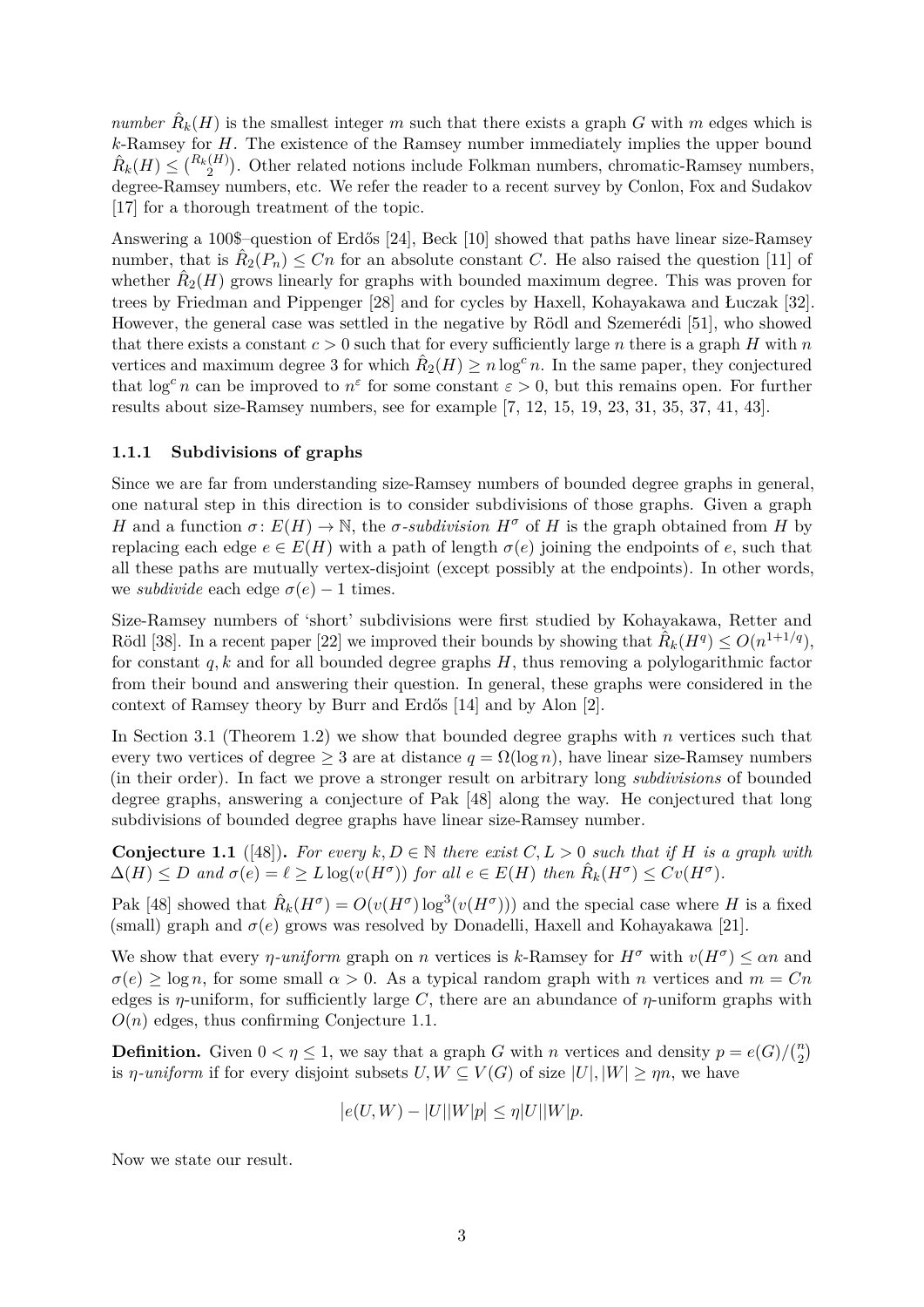<span id="page-3-0"></span>**Theorem 1.2.** For every  $k, D \in \mathbb{N}$  and for every  $\delta > 0$ , there exist  $\eta, \alpha, C > 0$ , such that *the following holds for every η-uniform graph G with n vertices* and  $m \geq Cn$  *edges: every k-edge-coloring of G contains a monochromatic copy of every graph H<sup>σ</sup> , where H is a graph with maximum degree at most*  $D$ *,*  $v(H^{\sigma}) \leq \alpha n$  *and*  $\sigma(e) \geq \delta \log n$  *for every*  $e \in E(H)$ *.* 

Besides random graphs, explicit constructions of *η*-uniform graphs of constant average degree are also known. One class of examples of such graphs are  $(n, d, \lambda)$ -graphs, for suitably chosen parameters. Indeed, the well known Expander Mixing Lemma [\[4\]](#page-12-6) states that for every  $(n, d, \lambda)$ graph *G* and for every  $U, V \subseteq V(G)$  it holds:

<span id="page-3-1"></span>
$$
\left| e_G(U,V) - \frac{d|U||V|}{n} \right| \le \lambda \sqrt{|U||V|}. \tag{1}
$$

From this, one can see that every  $(n, d, \lambda)$ -graph is *η*-uniform for  $\eta = 2\sqrt{\frac{\lambda}{d}}$  $\frac{\lambda}{d}$ . Hence, for a fixed *d*, the parameter  $\lambda$  is accountable for the uniformity of the distribution of the edges of a *d*-regular graph. But how small can  $\lambda$  be in terms of *d*, so that there exists a  $(n, d, \lambda)$ -graph? One graph. But now small can  $\lambda$  be in terms of *a*, so that there exists a  $(n, a, \lambda)$ -graph! One<br>can show that  $\lambda = \Omega(\sqrt{d})$  for every such graph whenever  $d < 0.99n$ , and there are known constructions of *d*-regular graphs for which  $\lambda$  attains this bound, and *n* is arbitrarily large. This provides us examples of bounded degree graphs, which are  $\eta$ -uniform (for  $\eta \sim d^{-1/4}$ ). For several constructions of such graphs, see, e.g., [\[42\]](#page-14-1). As discussed above, there are known constructions of such graphs which have logarithmic girth, showing that our result is asymptotically tight with respect to the bound on  $\sigma$ . Indeed, if *H* is a triangle, and *G* is a graph with girth strictly larger than  $c \log n$ , then *G* does not contain  $H^{\sigma}$  for any  $\sigma$  bounded from above by  $c \log n/3$ .

Note that Theorem [1.2](#page-3-0) is in fact a *universality* result, meaning that the *η*-uniform graph in question is *k*-Ramsey for *all* graphs in the class we are interested in, hence our theorem confirms Pak's conjecture in a strong way. Furthermore, from our proof it can be seen that we actually find a monochromatic subgraph of the graph we color, which contains all described subdivided graphs. Extending the definition in [\[39\]](#page-14-13), we say that a graph *G* is *k-partition universal* for a class of graphs  $\mathcal F$  if for every *k*-coloring of the edges of  $G$ , there exists a monochromatic subgraph of *G* which contains a copy of every graph in  $\mathcal{F}$ . Under this framework, we actually prove that the graph we color is up to a constant factor the optimal *k*-partition universal graph for the class of all described subdivisions of graphs. For further universality-type results in Ramsey theory see for example [\[18,](#page-13-15) [22,](#page-13-12) [38,](#page-14-12) [39\]](#page-14-13).

#### **1.2 The vertex-disjoint paths problem**

For a given graph *G* and a collection of *k* disjoint pairs of vertices  $(a_i, b_i)$  from *G*, can we find for each *i* a path from  $a_i$  to  $b_i$ , such that the found paths are all vertex-disjoint? This decision problem is  $N\mathcal{P}$ -complete [\[30\]](#page-14-14) when *G* is allowed to be an arbitrary graph. Furthermore, it remains  $\mathcal{NP}$ -complete, even when *G* is restricted to be in the class of planar graphs. For fixed *k*, it is shown to be in  $\mathcal{P}$  [\[52\]](#page-15-6). A variant of this problem in random graphs was studied indepedently by Hochbaum [\[33\]](#page-14-15), and by Shamir and Upfal [\[53\]](#page-15-7). Both papers proved that for a fixed set of at most  $O(\sqrt{n})$  disjoint pairs of vertices in the random graph  $G(n,m)$ , with high probability (whp) there exist vertex-disjoint paths between every pair if  $m > Cn \log n$ , for a constant  $C > 1$ . Subsequently, Broder, Frieze, Suen and Upfal [\[13\]](#page-13-16) improved this result:

**Theorem** ([\[13\]](#page-13-16)). *There exist*  $\alpha, \beta > 0$ *, such that whp the following holds. Let*  $G = G(n, m)$  *for*  $m = (\log n + \omega(1))\frac{n}{2}$ , and let  $d = 2m/n$ . For every collection F of at most  $\alpha \frac{n \log d}{\log n}$  $\frac{\log a}{\log n}$  disjoint pairs *of vertices*  $(a_i, b_i)$  *in*  $G$ *, there exists a path for every <i>i connecting*  $a_i$  *to*  $b_i$ *, such that all paths are vertex-disjoint, if the following condition is satisfied:*

$$
|N_G(v) \cap (A \cup B)| < \beta d_G(v), \quad \text{where } A = \bigcup_i \{a_i\} \text{ and } B = \bigcup_i \{b_i\}.
$$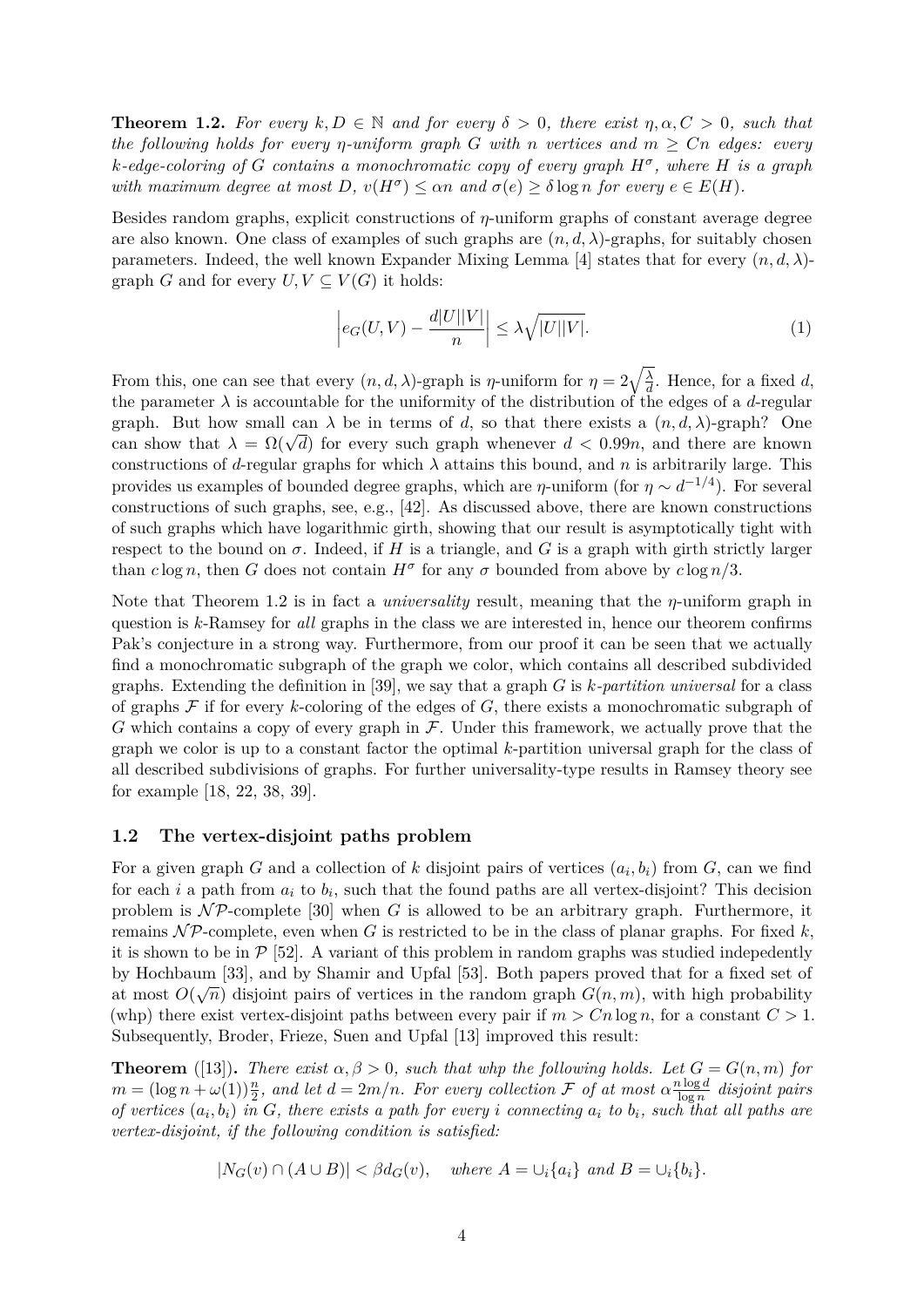This is an improvement over the mentioned previous papers in many aspects. The number of pairs is optimal up to a constant factor — most pairs in  $G(n, m)$  are at distance  $\Omega(\log n / \log d)$ , so in general one can hope to connect at most  $O(\frac{n \log d}{\log n})$  $\frac{n \log a}{\log n}$ ) pairs  $(a_i, b_i)$  in a graph on *n* vertices. Furthermore, the pairs  $(a_i, b_i)$  are not fixed before generating  $G(n, m)$ , but are rather chosen adversarily after having exposed a random graph  $G \sim G(n, m)$ . The last constraint is also optimal up to a constant factor — if the adversary chooses  $a_1$  and  $b_1$  to be at distance 2, and then chooses all neighbours of  $a_1$  to be in other pairs from  $\mathcal{F}$ , then obviously one cannot find the requested disjoint paths. The bound on the number of edges *m* is also asymptotically optimal, as this many edges are needed for *G* to be connected whp.

Changing the focus to the sparse(r) setting, Alon and Capalbo [\[3\]](#page-12-2) studied graphs with constant average degree with good expansion properties. In particular, they proved that for any graph *G* which is a *d*-blowup of a  $(n, d, \lambda)$ -graph with a small spectral ratio, and any collection of  $O\left(\frac{nd \log d}{\log n}\right)$  $\frac{d \log d}{\log n}$  pairs of vertices in *G* which satisfy a similar local condition like in [\[13\]](#page-13-16), one can connect those pairs with vertex-disjoint paths. The number of pairs is optimal up to a constant factor, and they provide a polynomial time algorithm for finding them.

The argument of Alon and Capalbo does not allow to control the length of the paths found by the algorithm. Accordingly, they ask for a similar result where the length of the paths between each pair is at most  $O(\log n)$ . In Section [3.2,](#page-10-0) we prove such a result (Theorem [1.3\)](#page-4-0). Furthermore, we do it not only for blowups, but directly for  $(n, d, \lambda)$ -graphs for  $\lambda < d^{0.99}$ . We get the optimal dependency on *n* and *d*, both for the number of pairs and for the upper bound on the length of the paths.

<span id="page-4-0"></span>**Theorem 1.3.** *Let*  $\varepsilon > 0$ *, and let G be an*  $(N, D, \lambda)$ *-graph, with*  $\lambda < D^{1-\varepsilon}/150$  *and*  $D^{\varepsilon} > 25$ *.* Let  $P = \{a_i, b_i\}$  be a collection of at most  $\frac{\varepsilon N \log D}{160 \log N}$  disjoint pairs of vertices in *G*, such that  $|N_G(x) \cap (A \cup B)| \leq \frac{D}{4}$  for every  $x \in V(G)$ , where  $A = \bigcup_i \{a_i\}, B = \bigcup_i \{b_i\}.$  There exists a *polynomial time algorithm to find vertex-disjoint paths in*  $G$  *between every pair of vertices*  $\{a_i, b_i\}$ *,* such that the paths are of equal length which is less than  $5 \frac{\log N}{\varepsilon \log T}$  $\frac{\log N}{\varepsilon \log D}$ .

These results are closely related to the study of non-blocking networks, which arise in a variety of applications, including construction of communication networks and distributed-memory architectures. For some results see, e.g., [\[26,](#page-13-17) [27,](#page-14-16) [49\]](#page-15-8). In contrast to our results, the graphs which are usually considered here have pre-determined sets of vertices ("inputs" and "outputs") from which the pairs are chosen, while the pairs in our result can be chosen by an adversary, but in such a way that they satisfy an essentially minimal local property. Besides that, the path lengths in some constructions of non-blocking networks are also of optimal  $O(\log n)$  size [\[6\]](#page-12-7). Hence, in some sense our results are a common generalization of [\[6\]](#page-12-7) and [\[3\]](#page-12-2), as we both allow the adversary to choose the pairs, and our paths are logarithmic in size, although our algorithm is less efficient than the one in  $[6]$ , and is not online in the same sense like in  $[3]$ .

A lot of attention has also been paid to the edge-disjoint paths problem. For a short survey, see [\[29\]](#page-14-17), and for a more recent result on edge-disjoint paths in sufficiently strong expander graphs see [\[3\]](#page-12-2).

#### **1.3 Outline of the paper and notation**

In Section [2](#page-5-0) we show two versions of our main embedding technique — in Section [2.1](#page-5-1) we show the non-algorithmic version of it, and in Section [2.2](#page-6-0) we give an algorithmic version of the technique. In Section 3, we prove our main results — Theorem [1.2](#page-3-0) (the resolution of Pak's conjecture) in Section [3.1,](#page-8-0) and Theorem [1.3](#page-4-0) (vertex-disjoint paths in (*N, D, λ*)-graphs) in Section [3.2.](#page-10-0) In section [4](#page-12-8) we give some concluding remarks.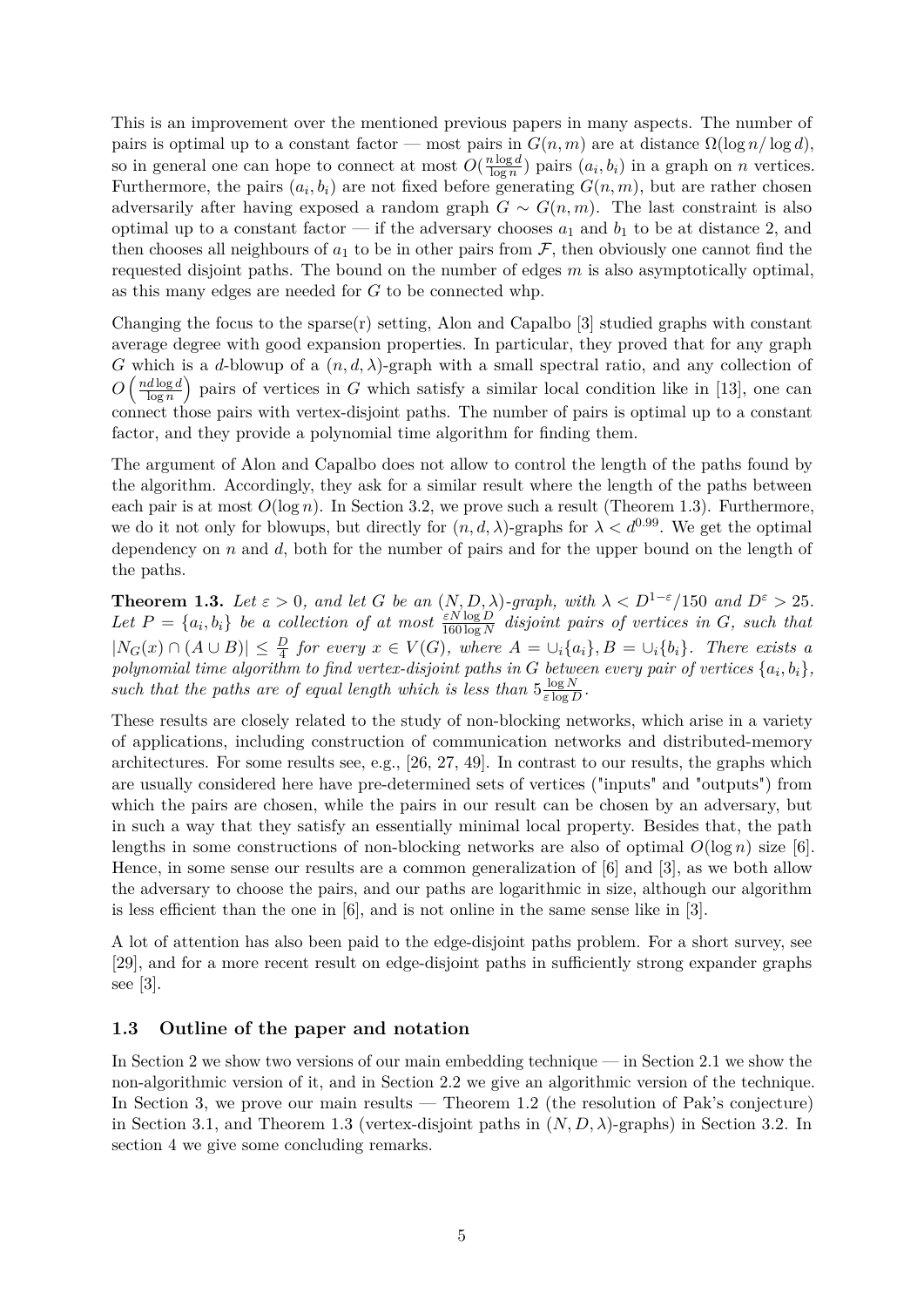**Notation.** We follow standard graph theoretic notation. In particular, given a graph *G* and a vertex  $x \in V(G)$ , we denote by  $N_G(x)$  the neighborhood of x in G. Similarly, for a subset of vertices  $X \subseteq V(G)$  we denote by  $N_G(X)$  the external neighborhood of X, that is  $N_G(X) = (\bigcup_{x \in X} N_G(x)) \setminus X$ . By  $\partial_G(x)$  we denote the set of edges incident with vertex *x* in *G*. Given disjoint subsets of vertices  $A, B \subseteq V(G)$ , we denote by  $e_G(A, B)$  the number of edges with one endpoint in *A* and the other in *B*, and with  $d_G(A, B) = e_G(A, B)/|A||B|$  the density of such a induced bipartite graph. We denote by  $v(G)$  the number of vertices of *G*, and by  $e(G)$  the number of edges of *G*. Given graphs *G* and *H*, we say that a mapping  $\phi: V(H) \to V(G)$  is an *embedding*, with the notation  $\phi: H \hookrightarrow G$ , if it is injective and preserves edges of *H* (i.e. if  $\{v, w\} \in E(H)$ then  $\{\phi(v), \phi(w)\} \in E(G)$ ). For an embedding  $\phi: H \hookrightarrow G$  and subsets  $S_1 \subseteq V(H), S_2 \subseteq V(G)$ we denote by  $\phi(S_1)$  the image of  $S_1$  under  $\phi$ , and by  $\phi^{-1}(S_2)$  the preimage of  $S_2$  under  $\phi$ , i.e.  $\phi(S_1) = \{y \in V(G) \mid \exists x \in S_1 : \phi(x) = y\}$ , and  $\phi^{-1}(S_2) = \{x \in V(H) \mid \phi(x) \in S_2\}$ . We omit floors and ceilings whenever it is not crucial. Given two constant  $\varepsilon$  and  $\alpha$ , we use somewhat informal notation  $\varepsilon \ll \alpha$  to denote that  $\varepsilon$  is sufficiently small compared to  $\alpha$ . We denote by log *n* the natural logarithm of *n*.

# <span id="page-5-0"></span>**2 Friedman-Pippenger type embedding theorems**

Now we describe the main embedding machinery behind our proofs. It relies on the idea of Friedman and Pippenger, used for embedding trees in expanders vertex by vertex, by maintaining a certain invariant. An algorithmic version of this technique was presented by Dellamonica and Kohayakawa, based on a result about an online matching game by Aggarwal et al. [\[1\]](#page-12-3). In the following two subsections, we give two Friedman-Pippenger type embedding theorems, non-algorithmic and algorithmic, enhanced with a roll-back idea, which allows us to sequentially retrace previously performed embedding steps. While the algorithmic result requires the host graph to have stronger expansion properties, it also enables us to embed larger graphs than with the technique described in Section [2.1.](#page-5-1)

#### <span id="page-5-1"></span>**2.1 The original Friedman-Pippenger theorem with rollbacks**

We start with a standard definition of expansion.

**Definition 2.1.** Let  $s \in \mathbb{N}$  and  $K > 0$ . We say that a graph *G* is  $(s, K)$ *-expanding* if for every subset  $X \subseteq V(G)$  of size  $|X| \leq s$  we have  $|N_G(X)| \geq K|X|$ .

In order to develop our machinery, we define the notion of an (*s, D*)*-good* embedding.

**Definition 2.2.** Let *G* be a graph and let  $s, D \in \mathbb{N}$ . Given a graph *F* with maximum degree at most *D*, we say that an embedding  $\phi: F \hookrightarrow G$  is  $(s, D)$ *-good* if

<span id="page-5-2"></span>
$$
|N_G(X) \setminus \phi(F)| \ge \sum_{v \in X} \left[ D - \deg_F(\phi^{-1}(v)) \right] \tag{2}
$$

for every  $X \subseteq V(G)$  of size  $|X| \leq s$ . Here we slightly abuse the notation by setting  $\deg_F(\emptyset) := 0$ , i.e. if a vertex  $v \in V(G)$  is not used by  $\phi$  to embed *F*, then we set  $deg_F(\phi^{-1}(v)) = 0$ .

We remark that the notion of a good embedding is the same as the one used by Friedman and Pippenger [\[28\]](#page-14-3). The following is implicit in [\[28\]](#page-14-3).

<span id="page-5-3"></span>**Theorem 2.3.** Let F be a graph with  $\Delta(F) \leq D$  and  $v(F) \leq s$ , for some  $D, s \in \mathbb{N}$ . Suppose *we are given a*  $(2s, D+1)$ *-expanding graph G and a*  $(2s, D)$ *-good embedding*  $\phi: F \hookrightarrow G$ *. Then for every graph*  $F'$  *with*  $v(F') \leq s$  *and*  $\Delta(F') \leq D$  *which can be obtained from*  $F$  *by successively adding a new vertex of degree* 1, there exists a  $(2s, D)$ -good embedding  $\phi' : F' \hookrightarrow G$  which extends *φ.*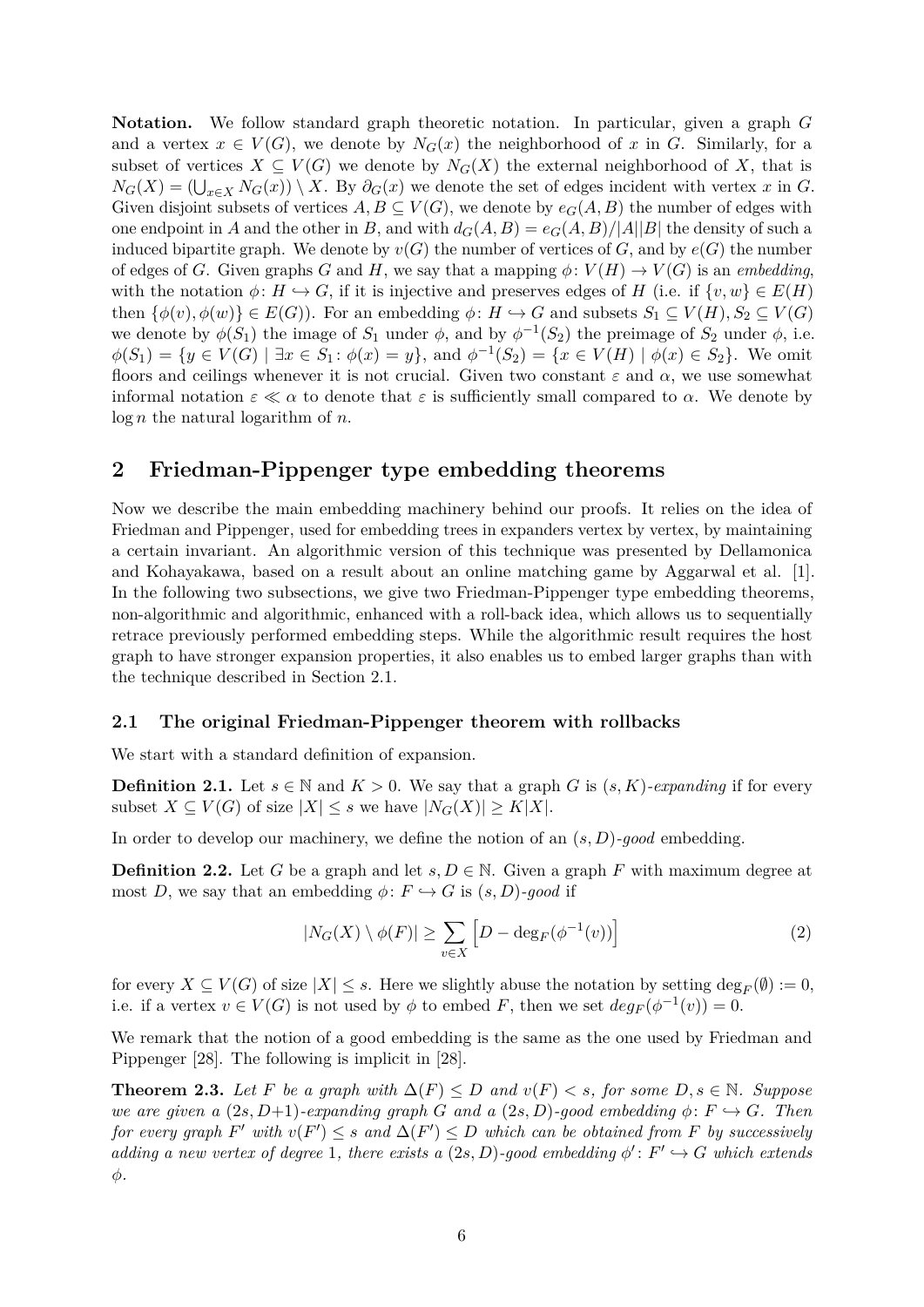The second result we need is a simple corollary of the definition of  $(m, D)$ -goodness. While easy to prove, this observation [\[36\]](#page-14-5) turns out to yield a powerful method for connecting vertices in expanding graphs. It has also been utilized in the recent paper by Montgomery [\[47\]](#page-15-0) for embedding spanning trees in random graphs.

<span id="page-6-1"></span>**Lemma 2.4.** *Suppose we are given graphs G and F and an* (*s, D*)*-good embedding*  $\phi$ :  $F \hookrightarrow G$ *, for some*  $s, D \in \mathbb{N}$ . Then for every graph  $F'$  obtained from  $F$  by successively removing a vertex *of degree* 1*, the restriction*  $\phi'$  *of*  $\phi$  *to*  $F'$  *is also*  $(s, D)$ *-good.* 

*Proof.* We show that the statement holds for the case where  $F'$  is obtained from  $F$  by removing a single vertex  $v \in V(F)$  of degree 1. The lemma then follows by iterating it.

Let  $\phi'$  be a restriction of *F* to such *F*<sup>'</sup>, and let  $w \in F'$  denote the unique neighbor of *v*. If  $X \subseteq V(G)$  does not contain  $\phi(w)$  then the right hand side of [\(2\)](#page-5-2) does not change. Otherwise (if  $\phi(w) \in X$ ) the right hand side of [\(2\)](#page-5-2) increases by 1 (as the degree of *w* in *F*' is one less than it was in *F*). However, as  $\phi(v)$  is no longer occupied (i.e.  $\phi(v) \notin \phi'(F')$ ) and  $\phi(v) \in N_G(\phi(w))$ , the left hand side also increases by one, hence the inequality again holds.  $\Box$ 

#### <span id="page-6-0"></span>**2.2 Algorithmic Friedman-Pippenger with roll-backs**

In this section we prove an algorithmic version of the embedding technique provided by Theorem [2.3](#page-5-3) and Lemma [2.4](#page-6-1) from Section [2.1.](#page-5-1) We start with a description of an online matching game, to which we reduce our embedding problem.

Let  $m \geq 0$  be an integer. The game is played on a bipartite graph  $H = (U \cup V, E)$ . In the beginning we set *M* (*the current matching*) to be empty. At each step an adversary chooses a vertex  $x \in U$  which is not covered by M, and we match it to some free vertex in V to extend *M*. After each step the adversary is allowed to remove any number of edges from the current matching  $M$ , but at most  $m$  times in total during the game. In [\[1,](#page-12-3) Lemma 2.2.7], Aggarwal et al. describe a polynomial time algorithm which finds a matching of size *n*, against any adversary, if *H* satisfies the property that for each  $X \subset U$  of size  $|X| \leq n$ , even if we remove at most half of the edges incident to every vertex in X, there are still at least  $2|X|$  neighbors of X in the obtained graph.

<span id="page-6-2"></span>**Theorem 2.5** ([\[1\]](#page-12-3), Aggarwal et al.). Let  $H = (U \cup V, E)$  be a bipartite graph and let  $n, m \in \mathbb{N}$ , *such that for every*  $X ⊆ U$  *of size*  $|X| ≤ n$  *and for every*  $F ⊆ E$  *such that*  $|F ∩ ∂*H*(x)| ≤ d<sub>H</sub>(x)/2$ *for every*  $x \in X$ *, we have that*  $|N_{H-F}(X)| \geq 2|X|$ *. Then there is an algorithm which finds a matching of size n against any adversary, if the adversary is allowed to remove edges from the matching at most m times in total during the game. Furthermore, the number of operations which the algorithm performs is polynomial in*  $m + |V(H)|$ *.* 

**Definition.** We say that a graph  $G = (V, E)$  has *property*  $P_\alpha(n, d)$  if for every  $X \subseteq V$  of size  $|X| \leq n$  and every  $F \subseteq E$  such that  $|F \cap \partial_G(x)| \leq \alpha \cdot d_G(x)$  for every  $x \in X$ , we have  $|N_{G-F}(X)|$  ≥ 2*d*|*X*|.

**Definition 2.6.** Given a graph *G*, a subset of vertices  $P \subseteq V(G)$ , and natural numbers  $n, m, d \in \mathbb{N}$ , we define the following online game, which we call the  $(G, P, n, m, d)$ *-forest building game*. At each step there is a forest  $T \subseteq G$  (initially  $T := (P, \emptyset)$ ) with less than *n* edges in *G*, and the adversary *requests* a vertex  $v \in T$  such that  $d_T(v) < d$  and we are supposed to find a neighbor of *v* in  $V(G) - V(T)$ , hence extending *T* by a new leaf. The adversary is is allowed to successively remove any number of vertices of degree 1 in *T* after every step, but he is allowed to do so at most *m* times in total, and none of the removed vertices are allowed to be in *P*. We win if at some point *T* has *n* edges.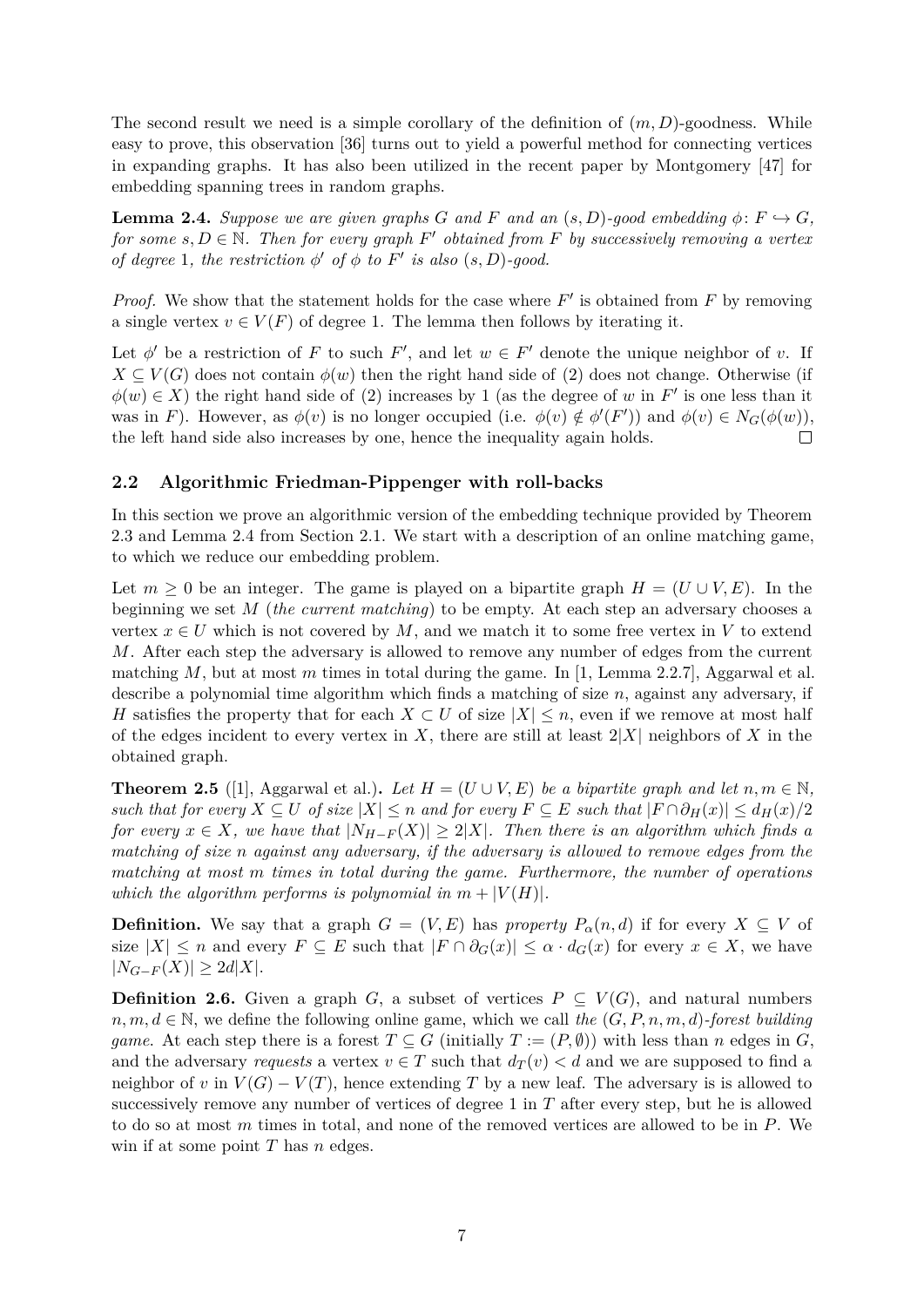The next theorem gives a handy tool for embedding forests algorithmically in a robust way. In comparison to the technique presented in Section [2.1,](#page-5-1) here we require a stronger notion of expansion (the  $P_\alpha(n, d)$ -property) for the host graph, but the graphs we are embedding can have more vertices than before. The idea of the proof is similar to the one in [\[20\]](#page-13-2).

<span id="page-7-0"></span>**Theorem 2.7.** Let  $\alpha, \beta > 0$  with  $\alpha - \beta \geq 1/2$  and let G be a graph with property  $P_\alpha(n, d)$ . Let *P be a non-empty subset of vertices*  $P \subseteq V(G)$ *, such that for every vertex*  $x \in V(G)$  *it holds that*  $|N_G(x) \cap P| \leq \beta \cdot d_G(x)$ . Then there is an algorithm which wins the  $(G, P, dn, m, d)$ *-forest building game after performing a number of operations polynomial in*  $m + |V(G)|$ .

*Proof.* In order to use Theorem [2.5,](#page-6-2) we construct the following auxiliary graph. Let *H* be a bipartite graph with classes  $U = V(G) \times [d]$  and  $V = {\bar{v} \mid v \in V(G) - P}$ . In other words, *U* consists of *d* copies of  $V(G)$ , and *V* is a copy of  $V(G) - P$ . Two vertices  $(u, j) \in U$  and  $\overline{v} \in V$ are adjacent iff  $\{u, v\}$  is an edge in *G*. Now we show that *H* satisfies the condition of Theorem [2.5](#page-6-2) (with *dn* instead of *n*).

Let  $X \subseteq U$  be of size  $|X| \leq dn$ , and  $F \subseteq E(H)$  be such that  $|F \cap \partial_H(x)| \leq d_H(x)/2$  for every *x* ∈ *X*. We want to show that  $|N_{H-F}(X)| \ge 2|X|$ . By the pigeonhole principle, one of the *d* copies of  $V(G)$  in *U* contains at least  $|X|/d$  elements from *X*, or in other words, there is an  $i \in [d]$  such that the set  $X_i := \{(u, i) \mid (u, i) \in X\}$  is of size  $|X_i| \geq |X|/d$ . Let *Y* be an arbitrary subset of  $X_i$  of size exactly  $\lceil |X|/d \rceil$ , and let  $Y' = \{u \mid (u, i) \in Y\} \subseteq V(G)$ .

We also define  $F' \subseteq E(G)$  as follows:

$$
F' = \Big\{ \{u, v\} \in E(G) \mid u \in Y', v \notin Y', \text{ and } \{(u, i), \bar{v}\} \in F \Big\}.
$$

Let  $G'$  be the graph obtained from  $G$  by deleting all edges in  $F'$  and by deleting all edges which have one vertex in  $Y'$  and the other in  $P \setminus Y'$ . Note the following facts:

- $(i)$   $|N_{H-F}(Y)| \geq |N_{G'}(Y')|,$
- $(iii) d_{G'}(x) \ge (1 \alpha) d_G(x)$  for all  $x \in Y'$ .

The first claim is true as for every vertex  $v \in N_{G'}(Y')$  there is a vertex  $(u, i) \in Y$  such that  $\{(u, i), \bar{v}\}\)$  is an edge in  $H - F$ . For the second claim, notice that after deleting *F*' from *G* each vertex  $x \in Y'$  loses at most half of its edges, and by deleting the edges incident to  $P \setminus Y'$ , it loses at most another  $\beta \cdot d_G(x)$  edges, which is in total at most  $(1/2 + \beta)d_G(x) \leq \alpha \cdot d_G(x)$  edges.

It follows from the second claim and from  $|Y'| = |X|/d \leq \lceil nd/d \rceil = n$  (and from the assumption that *G* has the  $P_\alpha(n, d)$ -property), that  $|N_{G'}(Y')| \geq 2d|Y'| \geq 2|X|$ . Together with (*i*) this implies  $|N_{H-F}(X)|$  ≥  $|N_{H-F}(Y)|$  ≥ 2|*X*|.

Now we reduce our forest building game on the graph *G* to the matching game on the graph *H*. At the beginning our initial forest is set to be the empty graph on *P*, i.e.  $T := (P, \emptyset) \subseteq G$ . We also set our auxiliary matching *M* in *H* to be empty in the beginning. During the game *M* and *T* will have the same number of edges. In each step the adversary requests a vertex  $u \in T$  such that  $d_T(u) < d$ , and we want to find a vertex *v* in  $N_G(u) \setminus V(T)$  which extends *T*, such that  $\{u, v\}$  is a new leaf in *T*. In order to do this, we find a vertex  $(u, j)$  in *H* for some  $j \leq d$ , which is not covered by *M* (in the next paragraph we show that such a vertex exists), and we extend *M* by finding a match  $\bar{v} \in V$  for  $(u, j)$ , using the algorithm from Theorem [2.5.](#page-6-2) Now we add the edge  $(u, v)$  (which is in *G* by the definition of *H*) to *T*. Note also that *v* was not in *T* before, as *v* certainly is not in *P* (by the definition of  $\bar{v}$ ), and for every other vertex  $x \in T$ , the vertex  $\bar{x}$  is covered by *M*, as *x* has been added to *T* by the same procedure, so  $\bar{x} \neq \bar{v}$ .

When the adversary wants to delete an edge  $(u, v)$  (where v is of degree 1 in *T*) from *T*, then we also delete the corresponding edge  $\{(u, j), \bar{v}\}\$ from *M*. Note that if at any step the adversary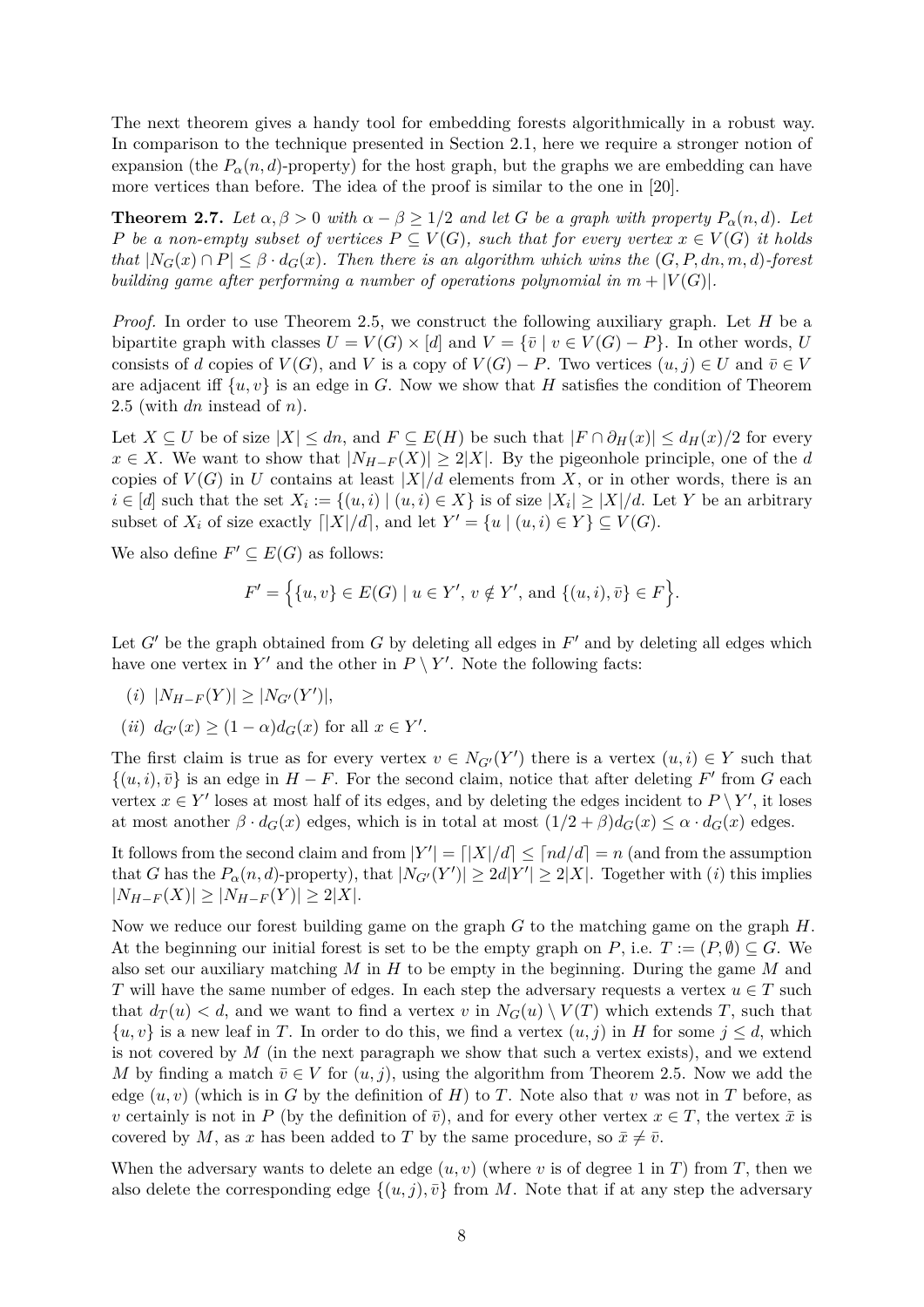requests a vertex *u* such that  $d_T(u) < d$ , then a vertex of the form  $(u, i)$  (for some  $i \in [d]$ ) has been used only at most *d* − 1 times by the current matching *M*, so it is valid to assume that in each step we can find such a vertex which is not covered by *M*. Since the algorithm finds a forest *T* with *dn* edges at the same point when *M* contains *dn* edges, and we remove edges from the matching only at most *m* times in total, thanks to Theorem [2.5,](#page-6-2) we are done.  $\Box$ 

# **3 Applications**

#### <span id="page-8-0"></span>**3.1 Size-Ramsey number of long subdivisions**

Before we start with the proof of Theorem [1.2,](#page-3-0) we state a few preliminary results which will help us find a subgraph with good expansion properties in the edge colored graph in question.

#### **3.1.1 Preliminaries**

The following lemma tells us that if in a graph all sets of a specified size expand well, we can delete relatively few vertices, so that in the remaining graph all smaller sets also expand well. For related results see for example [\[40\]](#page-14-18). A similar statement also appeared in [\[45\]](#page-14-19).

<span id="page-8-3"></span>**Lemma 3.1.** *Let G be a graph such that*  $|N_G(X)| \geq 2Ks$  *for every subset*  $X \subseteq V(G)$  *of size*  $|X| = s$ , for some  $s, K \in \mathbb{N}$ . Then there exists a subset  $B \subseteq V(G)$  of size  $|B| < s$  such that  $G - B$  *is*  $(s, K)$ -expanding.

*Proof.* Let  $B \subset V(G)$  be a largest set such that  $|N_G(B)| < K|B|$  and  $|B| < s$  (or  $B = \emptyset$  if no such set exists). We show that  $H = G - B$  is  $(s, K)$  expanding. Let  $X \subseteq V(H)$  be an arbitrary non-empty set of size  $|X| \leq s$  and suppose  $|N_H(X)| < K|X|$ . Then  $|N_G(X \cup B)|$  $K|X| + K|B| = K|X \cup B|$ , so by assumption we have  $|X \cup B| \geq s$ . Therefore, we conclude:

$$
|N_H(X)| \ge |N_G(X \cup B)| - |N_G(B)| \ge 2Ks - Ks \ge Ks \ge K|X|
$$

which contradicts the assumption on *X*, so we are done.

#### **Regular pairs**

The proof of Theorem [1.2](#page-3-0) combines results from Section [2.1](#page-5-1) with a sparse version of Szemerédi's regularity lemma for multicolored graphs (or rather its corollary given shortly).

**Definition.** Given a graph *G* and disjoint subsets  $U, W \subseteq V(G)$ , we say that the pair  $(U, W)$  is  $(G, \varepsilon, p)$ -*regular* for some  $\varepsilon, p \in (0, 1)$  if

$$
|d_G(U',W') - d_G(U,W)| \leq \varepsilon p
$$

for every  $U' \subseteq U$  of size  $|U'| \geq \varepsilon |U|$ , and  $W' \subseteq W$  of size  $|W'| \geq \varepsilon |W|$ .

<span id="page-8-2"></span>**Remark 3.2.** *If*  $U' \subseteq U$  *and*  $W' \subseteq W$  *are as above and*  $d_G(U, W) > \varepsilon_p$ *, then there exists* at least one edge between U' and W' in G, as otherwise  $d_G(U',W')=0$ , which contradicts  $|d_G(U', W') - d_G(U, W)| \leq \varepsilon p$ . It follows that  $|N_G(U')| > (1 - \varepsilon)|W|$ .

The following corollary of Szemerédi's regularity lemma was proven in [\[32,](#page-14-6) Lemma 3.4].

<span id="page-8-1"></span>**Lemma 3.3.** For every  $k \geq 2$  and  $0 < \varepsilon < 1$ , there exist  $\mu, \eta > 0$  such that the following holds: *Suppose*  $G = (V, E)$  *is an η-uniform graph with n vertices and density*  $p = e(G)/(n) > 0$ , and *let*  $E = E_1 ∪ E_2 ∪ \ldots ∪ E_k$  *be an k-edge-coloring of G. Then, for some*  $1 ≤ z ≤ k$ *, there exist pairwise disjoint subsets*  $V_1, V_2, V_3 \subseteq V$  *of size*  $|V_i| = \mu n$  *such that* 

*(a)*  $(V_i, V_j)$  *is*  $(G_z, \varepsilon, p)$ *-regular, where*  $G_z = (V, E_z)$ *, and*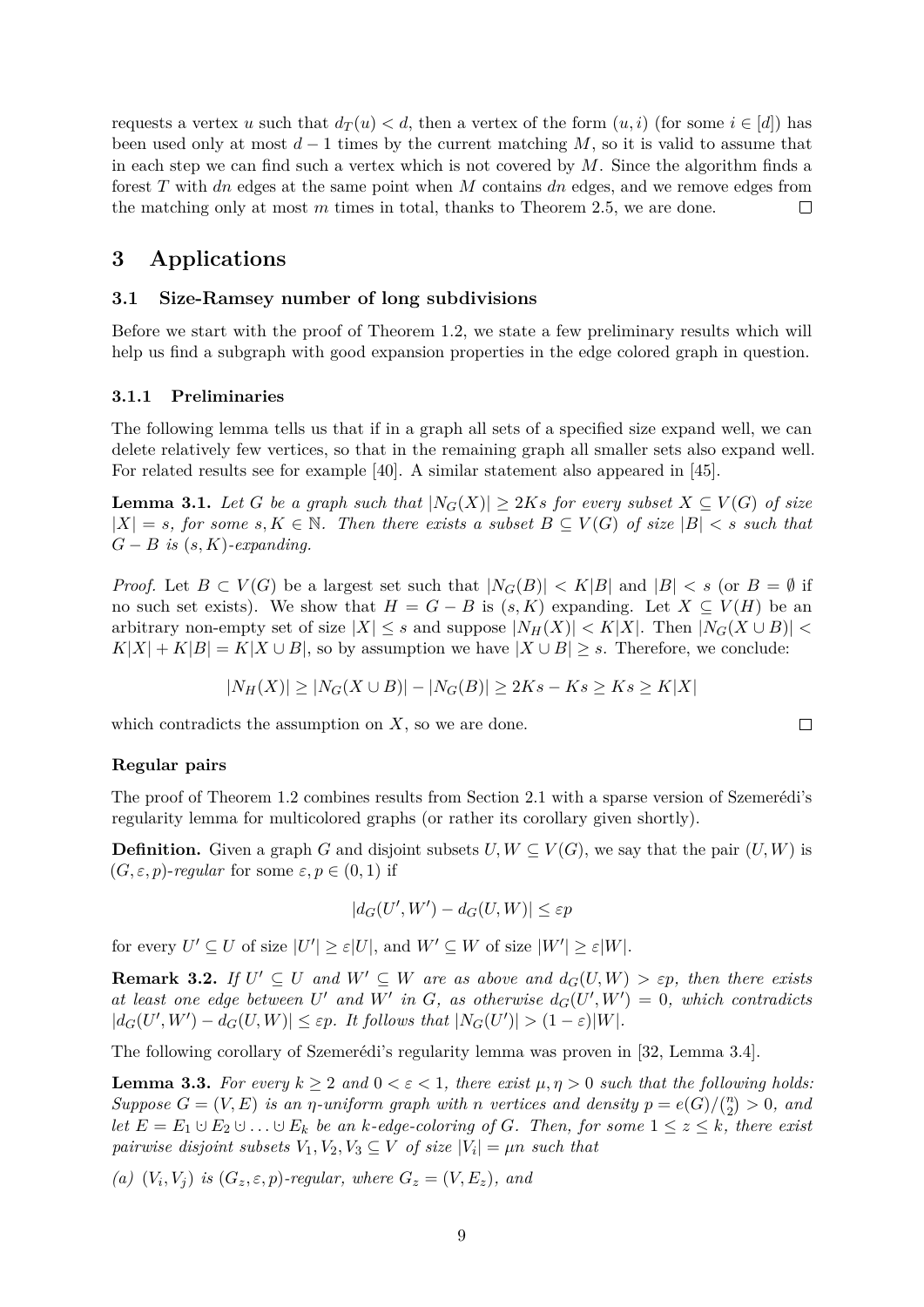(*b*)  $d_{G_z}(V_i, V_j) \geq p|V_i||V_j|/2k$ ,

*for every*  $1 \leq i \leq j \leq 3$ *.* 

We are ready to prove Theorem [1.2,](#page-3-0) which we restate here.

**Theorem 1.2.** For every  $k, D \in \mathbb{N}$  and for every  $\delta > 0$ , there exist  $\eta, \alpha, C > 0$ , such that *the following holds for every η-uniform graph G with n vertices* and  $m \geq Cn$  *edges: every k-edge-coloring of G contains a monochromatic copy of every graph H<sup>σ</sup> , where H is a graph with maximum degree at most*  $D$ *,*  $v(H^{\sigma}) \leq \alpha n$  *and*  $\sigma(e) \geq \delta \log n$  *for every*  $e \in E(H)$ *.* 

#### **3.1.2 Proof of Theorem [1.2](#page-3-0) — resolution of Pak's conjecture**

*Proof of Theorem [1.2.](#page-3-0)* Let  $\mu = \mu(k, \varepsilon)$  and  $\eta = \eta(k, \varepsilon) > 0$  be given by Lemma [3.3](#page-8-1) for a sufficiently small constant  $\varepsilon \ll D^{-1}, k^{-1}$ . Also assume w.l.o.g. that  $D \gg 1/\delta$ . Suppose we are given an *η*-uniform graph *G* with *n* vertices and a *k*-edge-coloring  $E(G) = E_1 \cup E_2 \cup ... \cup E_k$ , and let  $1 \leq z \leq k$  and  $V_1, V_2, V_3 \subseteq V(G)$  be obtained by applying Lemma [3.3.](#page-8-1) In the rest of the proof we show that  $\Gamma = (V(G), E_z)$  contains  $H^{\sigma}$  for every *H* satisfying conditions of the theorem with  $\alpha = \varepsilon \mu$ .

**Prepare** Γ. Let  $t = |V_i| = \mu n$ . Let  $\Gamma' = \Gamma[V_1, V_2]$  be a bipartite subgraph of Γ induced by  $V_1$ and *V*<sub>2</sub>. From  $(\Gamma, \varepsilon, p)$ -regularity of  $(V_1, V_2)$  and from the assumption  $\varepsilon \ll 1/k, 1/D$ , we conclude (Remark [3.2\)](#page-8-2) that for every subset  $X \subseteq V(\Gamma')$  of size  $|X| = 2s$ , where

$$
s = 2D^2 \varepsilon t,
$$

we have

$$
|N_{\Gamma'}(X)| \ge t - \varepsilon t - |X| \ge t/2 \ge 2(D+3)|X|.
$$

Therefore, by Lemma [3.1](#page-8-3) there exists a subset  $B \subseteq V(\Gamma')$  of size  $|B| = s$  such that  $\Gamma_B = \Gamma' \setminus B$ is  $(2s, D + 3)$ -expanding. Let  $V'_1 = V_1 \setminus B$  and  $V'_2 = V_2 \setminus B$ , so that  $\Gamma_B = \Gamma_B[V'_1, V'_2]$ . Most of  $H^{\sigma}$  will be embedded using  $\Gamma_B$  and the machinery from Section [2.1,](#page-5-1) with occasional help from set *V*3.

**Embed** *H***.** Consider a graph *H* with maximum degree *D* and let  $\sigma$ :  $E(H) \rightarrow \mathbb{N}$  be a function such that  $v(H^{\sigma}) = v(H) + \sum_{e \in E(H)} \sigma(e) < \varepsilon t$  and  $\sigma(e) \geq \delta \log n$  for every  $e \in E(H)$ . Let  $(e_1, \ldots, e_m)$  be an arbitrary ordering of the edges of *H*, and for each  $0 \leq i \leq m$  set  $H_i = (V(H), \{e_1, \ldots, e_i\})$ . Note that  $H_0$  is just an empty graph on the vertex set  $V(H)$ . We inductively show that for each  $0 \leq i \leq m$  there exists an embedding  $\phi_i: H_i^{\sigma} \hookrightarrow \Gamma$  such that the following holds:

- (1)  $\phi_i(V(H)) \subseteq V'_1$ , and
- (2) the restriction of  $\phi_i$  to  $F_i = \phi_i^{-1}(V(\Gamma_B))$ , denoted by  $f_i: F_i \hookrightarrow \Gamma_B$ , is  $(2s, D)$ -good.

Let us first prove the base case  $i = 0$ . Note that  $H_0^{\sigma} = H_0$  is an empty graph on the vertex set  $V(H)$ . Let *a* be a vertex (some new auxiliary vertex not used before) and  $v \in V_1$ , and set  $\phi'_0(a) = v$ . As  $\Gamma_B$  is  $(2s, D + 3)$ -expanding, it is easy to see that  $\phi'_0$  is a  $(2s, D + 2)$ -good embedding of a graph consisting of a single vertex. Let us extend such a one-vertex graph to a path *P* of length 2*εt*. By Theorem [2.3,](#page-5-3) there exists an  $(2s, D + 2)$ -good embedding  $\phi'_0: P \hookrightarrow \Gamma_B$ . Consider an arbitrary bijection between  $V(H)$  and the set of *odd* vertices in  $P$  (i.e. the first vertex, third vertex, etc.). As  $\phi'_{0}(a)$  is mapped into  $V'_{1}$ , all these vertices are also necessarily mapped into *V*<sub>1</sub><sup>'</sup>. Together with  $\phi_0'$ , such a bijection gives an embedding  $\phi: H_0 \hookrightarrow \Gamma_B$  with  $\phi(V(H)) \subseteq V'_1$ . As  $\phi'_0$  was a  $(2s, D + 2)$ -good embedding, it is easy to verify that  $\phi_0$  is a (2*s, D*)-good embedding.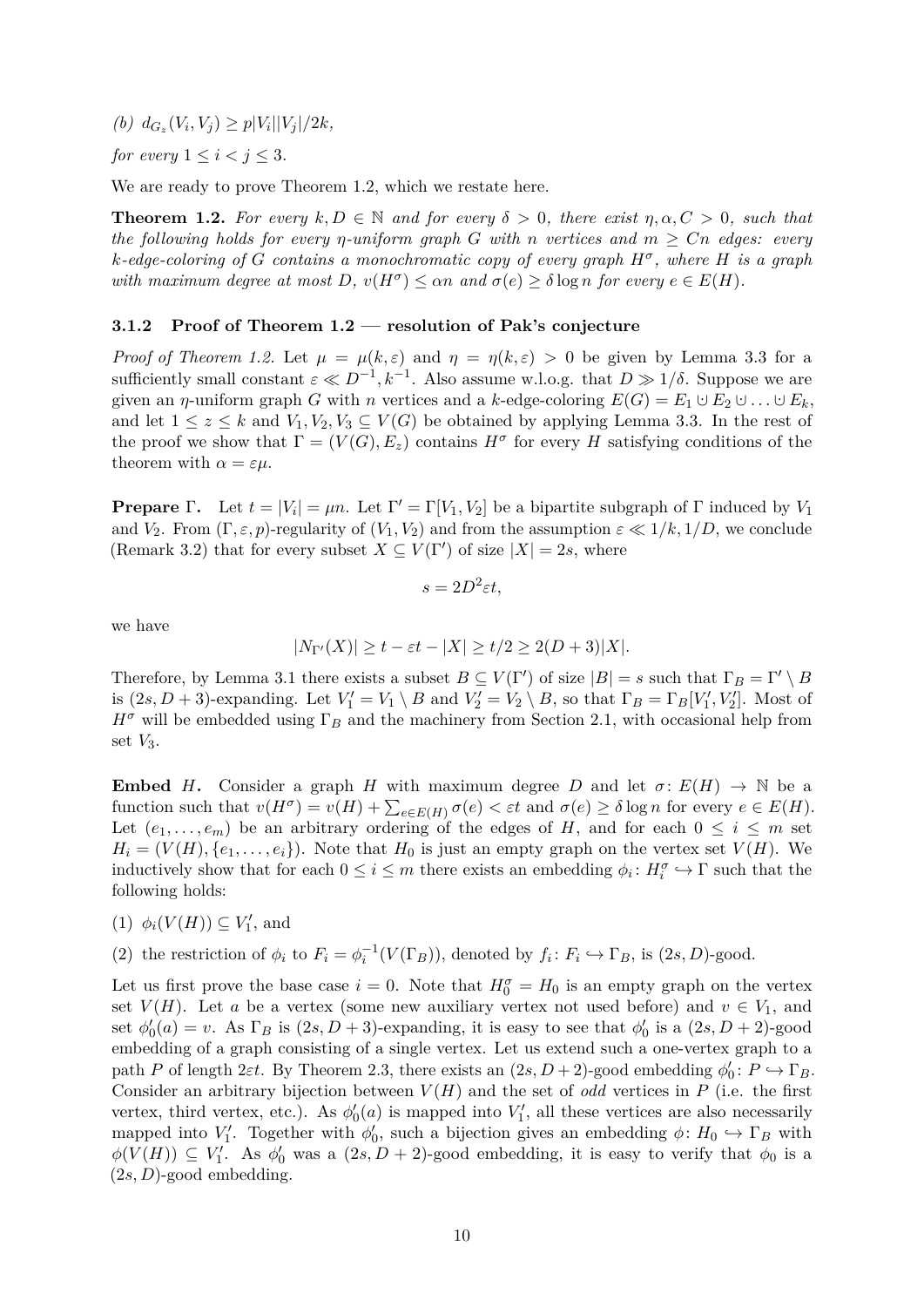Suppose the induction holds for some  $i < m$  and let  $e_{i+1} = \{a, b\}$ . In short, we need to find a path from  $\phi_i(a)$  to  $\phi_i(b)$  of length  $\sigma(e_{i+1})$ , such that the part of it that goes through  $\Gamma_B$  maintains  $(2s, D)$ -goodness. In the proof we use auxiliary parameters  $\ell_1, \ell_2, h \in \mathbb{N}$ , defined as follows: choose *h* ∈ N to be the smallest integer such that  $(D-1)^h \geq \varepsilon t$ , and set  $\ell_1 = |\sigma(e_{i+1})/2| - h - 1$  and  $\ell_2 = \lceil \sigma(e_{i+1})/2 \rceil - h - 1$ . Note that  $\ell_1, \ell_2 > 1$  since  $\lceil \sigma(e_{i+1})/2 \rceil \geq \lceil \delta \log n/2 \rceil \geq \log_{D-1} n > h + 2$ , where we used  $1/\varepsilon \gg D \gg 1/\delta$ .

Let  $F_i = \phi_i^{-1}(\Gamma_B)$  be the part of  $H_i^{\sigma}$  embedded into  $\Gamma_B$ , and  $f_i$  be the restriction of  $\phi_i$  to  $F_i$ . We start by constructing the graph  $F'_{i}$  in two steps: First attach to  $F_{i}$  two paths of lengths  $\ell_1$  and  $\ell_2$ , one rooted in  $a$  and the other in  $b$ , and let  $a'$  and  $b'$  denote other ends of such paths. Then attach two complete  $(D-1)$ -ary trees of depth *h*, one rooted in *a'* and the other in *b'*. Let us denote the set of leaves of these trees by  $L_a$  and  $L_b$ , respectively, and note that  $|L_a| = |L_b| = (D-1)^h \geq \varepsilon t$ by the choice of *h*. Such trees have less than  $(D-1)^{h+1} \leq (D-1)^2 \varepsilon t$  vertices each, which together with a trivial bound  $\ell_1 \leq \ell_2 < \sigma(e_{i+1}) < v(H^{\sigma})$  implies

 $v(F'_i) \le v(F_i) + 2(\ell_2 - 1) + 2 \cdot ((D - 1)^2 \varepsilon t - 1) \le v(H^{\sigma}) + 2v(H^{\sigma}) + 2(D - 1)^2 \varepsilon t < s.$ 

Assuming  $D \geq 3$  each vertex has degree at most  $D$  in  $F'_{i}$  and, by its definition,  $F'_{i}$  can be constructed from  $F_i$  by successively adding a vertex of degree 1. Therefore, we can apply Theorem [2.3](#page-5-3) to obtain a  $(2s, D)$ -good embedding  $f'_i: F'_i \hookrightarrow \Gamma_B$  which extends  $f_i$ .

Every vertex in  $L_a$  is at distance exactly  $\ell_1 + h$  from *a*, and every vertex in  $L_b$  is at distance exactly  $\ell_2 + h$  from b. Thus  $f_i'(L_a) \subseteq V'_{j_1}$  and  $f_i'(L_b) \subseteq V'_{j_2}$  for some  $j_1, j_2 \in \{1, 2\}$ . Next, we find a path of length 2 from  $f_i'(L_a)$  to  $f_i'(L_b)$  with the internal vertex lying in  $V_3$ . From  $(\Gamma, \varepsilon, p)$ -regularity of the pairs  $(V_1, V_3)$  and  $(V_2, V_3)$ , and  $|f'_i(L_a)|, |f'_i(L_b)| \geq \varepsilon t$ , we know that all but at most 2 $\varepsilon t$  vertices in  $V_3 \setminus \phi_i(H_i^{\sigma})$  are adjacent to both  $f_i'(L_a)$  and  $f_i'(L_b)$ . As  $|V_3| = t$  and  $v(H^{\sigma}) < \varepsilon t$ , this implies that there exists a free vertex in *V*<sub>3</sub> adjacent both to  $f'_{i}(L_{a})$  and  $f'_{i}(L_{b})$ , which gives a desired path of length 2.

To summarize, we have found a path  $P(x, y)$  of length 2 from  $f_i'(x)$  to  $f_i'(y)$ , for some  $x \in L_a$ and  $y \in L_b$ , with the internal vertex avoiding  $V_1 \cup V_2$  and  $\phi_i(H_i^{\sigma})$ . By Lemma [2.4,](#page-6-1) the restriction of  $f'_{i}$  to the graph obtained by removing all newly added vertices to  $F_{i}$  which do not lie either on the path from *x* to *a* or from *y* to *b* is  $(2s, D)$ -good. Together with the path  $P(x, y)$ , this defines an embedding  $\phi_{i+1}$  of  $H_{i+1}^{\sigma}$  into  $\Gamma$ .  $\Box$ 

#### <span id="page-10-0"></span>**3.2 Vertex-disjoint paths in expanding graphs**

Theorem [2.7](#page-7-0) provides a framework for embedding forests (in polynomial time) into graphs with certain expansion properties, while allowing arbitrary leaf deletions along the way. We present an application of this result to the classical problem of finding vertex-disjoint paths between given pairs of vertices in graphs.

Now we state the key result of this subsection. Theorem [1.3](#page-4-0) (stated in the introduction) will then follow directly from the properties of  $(N, D, \lambda)$ -graphs.

<span id="page-10-1"></span>**Theorem 3.4.** Let G be a graph with the  $P_{\alpha}(n,d)$  property for  $3 \leq d \leq n$ , and such that for *every two disjoint*  $U, V \subseteq V(G)$  *of sizes*  $|U|, |V| \ge n/8d$  *there exists an edge between U and V*. Let  $P = \{a_i, b_i\}$  be a collection of at most  $\frac{dn \log d}{5 \log n}$  disjoint pairs of vertices in *G*, such that  $|N_G(x) \cap (A \cup B)| \leq \beta d_G(x)$  for every  $x \in V(G)$ , where  $A = \bigcup_i \{a_i\}, B = \bigcup_i \{b_i\}.$  If  $\alpha - \beta \geq 1/2$ *then there exists a polynomial time algorithm to find vertex-disjoint paths in G between every pair of vertices*  $\{a_i, b_i\}$ *, such that the length of each path is*  $2\lceil \frac{\log(n/8d)}{\log(d-1)} \rceil + 1$ *.* 

*Proof.* By Theorem [2.7,](#page-7-0) there is an algorithm which works in time polynomial in  $V(G)$ , and wins the  $(G, P, nd, n^3, d)$ -forest building game. We construct the required disjoint paths one by one as follows. Let *h* be the smallest integer such that  $(d-1)^h > \frac{n}{8d}$  $\frac{n}{8d}$ .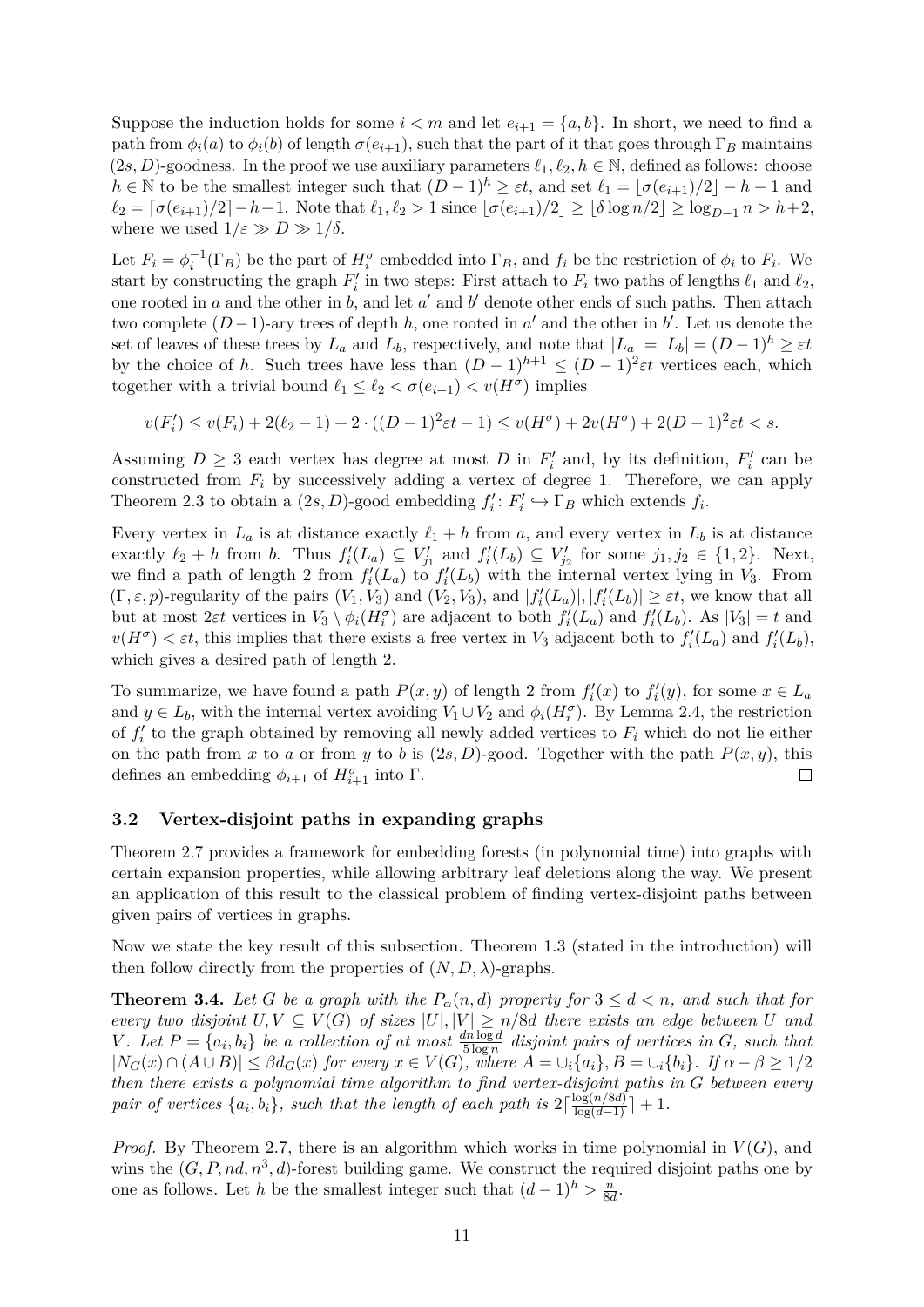For the first pair  $\{a_1, b_1\}$  we find two disjoint complete  $(d-1)$ -ary trees of depth *h* in *G*, rooted at  $a_1$  and  $b_1$ , using the algorithm for winning the forest building game. Since both trees have more than  $\frac{n}{8d}$  leaves, there is an edge connecting these sets of leaves, thus creating a path (between  $a_1$  and  $b_1$ ) of length  $2h + 1$ . Remove from our current forest all other edges which do not lie on this path. We continue in the same fashion, by finding two complete  $(d-1)$ -ary trees rooted at  $a_2$  and  $b_2$  (disjoint from the path connecting  $a_1$  and  $b_1$ ), then finding a connecting edge between the sets of leaves, and removing all edges from the (*d* − 1)-ary trees, which do not lie on the found path. We delete the edges successively, by always removing the edges which are incident with vertices of degree 1, just like in the forest building game.

We do this procedure for every pair of vertices, and note that we can do this as at any given point the current forest which we use for our argument has at most

$$
\frac{dn \log d}{5 \log n} \cdot (2h+1) + 2 \cdot 2 \cdot \frac{n}{8} < \frac{dn}{2} + \frac{n}{2} < dn
$$

edges, where the first term is a bound on the total number of edges used in previous paths, and the second one bounds the number of edges in the current  $(d-1)$ -ary trees we use. Furthermore we delete vertices of degree 1 at most  $|A \cup B| \cdot n < n^3$  times. This completes the proof.  $\Box$ 

The following result can be derived from the Expander Mixing Lemma through rather routine calculations.

<span id="page-11-0"></span>**Lemma 3.5** ([\[20\]](#page-13-2), Lemma 2.7). Let G be an  $(N, D, \lambda)$ -graph and let  $d, n$  be positive integers. G *has property*  $P_{\alpha}(n, d)$  *for*  $\alpha > 0$  *if the following holds:* 

$$
1 - \alpha > \frac{n(1+4d)}{2N} + \frac{\lambda}{D}(1+\sqrt{2d}).
$$

We are ready to give the promised proof of Theorem [1.3.](#page-4-0)

**Theorem 1.3.** Let  $\varepsilon > 0$ , and let G be an  $(N, D, \lambda)$ -graph, with  $\lambda < D^{1-\varepsilon}/150$  and  $D^{\varepsilon} > 25$ . Let  $P = \{a_i, b_i\}$  be a collection of at most  $\frac{\varepsilon N \log D}{160 \log N}$  disjoint pairs of vertices in *G*, such that  $|N_G(x) \cap (A \cup B)| \leq \frac{D}{4}$  for every  $x \in V(G)$ , where  $A = \bigcup_i \{a_i\}, B = \bigcup_i \{b_i\}.$  There exists a *polynomial time algorithm to find vertex-disjoint paths in*  $G$  *between every pair of vertices*  $\{a_i, b_i\}$ *,* such that the paths are of equal length which is less than  $5 \frac{\log N}{\varepsilon \log T}$  $\frac{\log N}{\varepsilon \log D}$ .

*Proof.* Let  $n = N/16d$  and  $d = D^{\varepsilon/2}$ . From Lemma [3.5](#page-11-0) we see that *G* has the  $P_{3/4}(n, d)$ -property. Furthermore, by the Expander Mixing Lemma (eq. [\(1\)](#page-3-1)), we have that for sets  $U, V \subseteq V(G)$  of size at least  $\frac{n}{8d}$  it holds:

$$
\left| e_G(U,V) - \frac{Dn^2}{64Nd^2} \right| \le \lambda \frac{n}{8d}.
$$

which, together with  $\lambda < D^{1-\varepsilon}/150$  gives  $e_G(U, V) > 0$ . Applying Theorem [3.4](#page-10-1) to *G* completes the proof; here are the final calculations.

• Number of pairs:

$$
\frac{dn \log d}{5 \log n} = \frac{N \log D^{\varepsilon/2}}{16 \cdot 5 \log(N/16d)} = \frac{\varepsilon N \log D}{160 \log(N/16d)} > \frac{\varepsilon N \log D}{160 \log N};
$$

• Length of paths:

$$
2\left\lceil \frac{\log(n/8d)}{\log(d-1)} \right\rceil + 1 = 2\left\lceil \frac{\log(N/128d^2)}{\log(D^{\varepsilon/2} - 1)} \right\rceil + 1 \le 5\frac{\log N}{\varepsilon \log D}.
$$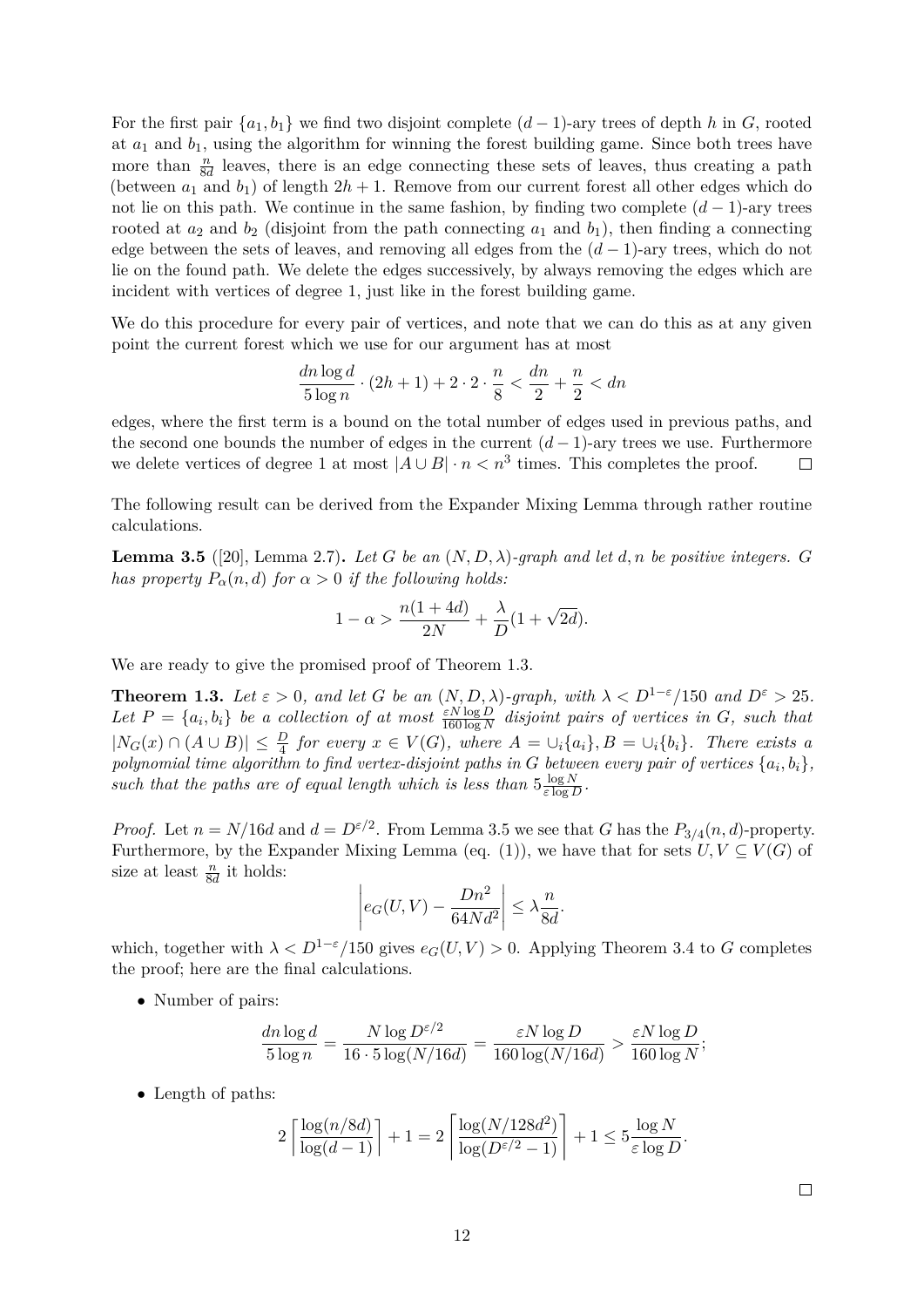## <span id="page-12-8"></span>**4 Concluding remarks**

We presented two embedding techniques (algorithmic and non-algorithmic) for embedding graphs of large girth into sparse expanders. Both are based on the embedding result by Friedman and Pippenger, enhanced with a roll-back idea which allows retracing previous embedding steps. We showed two applications of these techniques:

- We proved that the size-Ramsey number of logarithmic subdivisions of bounded degree graphs is linear in their order;
- For a given  $(n, d, \lambda)$ -graph with relatively small spectral ratio and any collection of  $c \frac{n \log d}{\log n}$ log *n* disjoint pairs of vertices which satisfy a natural local condition, we gave a polynomial time algorithm which finds vertex disjoint paths of (the same) logarithmic length between each pair.

The first result answers a question of Pak [\[48\]](#page-15-2), and the second one answers an offline version of a question of Alon and Capalbo [\[3\]](#page-12-2). With regards to the latter result, our offline algorithm can be made online in the following sense: instead of all the pairs being given in advance, the adversary can choose a set *S* of vertices of size  $|S| = c \frac{n \log d}{\log n}$  $\frac{i \log a}{\log n}$  (which satisfies the same local condition as before, and is given after  $G$  is exposed). Then he chooses pairs from  $S$  one by one, and we connect each pair as soon as it is given by the adversary. The same proof works for this stronger version of our algorithm. Finding an online polynomial time algorithm which does not require *S* to be chosen in advance (i.e. the pairs are chosen from  $V(G)$  one by one) and where the lengths of the paths are logarithmic, remains open.

It can also be seen from our proof that we can allow the adversary to terminate arbitrary already established connections between pairs (and thus freeing the used vertices in the corresponding paths) a finite number of times during the mentioned online algorithm. This feature is related to the study of permutation networks [\[1\]](#page-12-3).

### **References**

- <span id="page-12-3"></span>[1] A. Aggarwal, A. Bar-Noy, D. Coppersmith, R. Ramaswami, B. Schieber, and M. Sudan. Efficient routing in optical networks. *Journal of the ACM (JACM)*, 43(6):973–1001, 1996.
- <span id="page-12-5"></span>[2] N. Alon. Subdivided graphs have linear Ramsey numbers. *Journal of Graph Theory*, 18(4):343–347, 1994.
- <span id="page-12-2"></span>[3] N. Alon and M. Capalbo. Finding disjoint paths in expanders deterministically and online. *48th annual IEEE Symposium on Foundations of Computer Science (FOCS'07)*, 518–524, 2007.
- <span id="page-12-6"></span>[4] N. Alon and F. R. Chung. Explicit construction of linear sized tolerant networks. *Discrete Mathematics*, 72(1-3):15–19, 1988.
- <span id="page-12-0"></span>[5] N. Alon, M. Krivelevich, and B. Sudakov. Embedding nearly-spanning bounded degree trees. *Combinatorica*, 27(6):629–644, 2007.
- <span id="page-12-7"></span>[6] S. Arora, T. Leighton, and B. Maggs. On-line algorithms for path selection in a nonblocking network. *Proceedings of the twenty-second annual ACM Symposium on Theory of Computing (STOC'90)*, 149–158, 1990.
- <span id="page-12-4"></span>[7] D. Bal and L. DeBiasio. New lower bounds on the size-Ramsey number of a path. *arXiv preprint arXiv:1909.06354*, 2019.
- <span id="page-12-1"></span>[8] J. Balogh, B. Csaba, M. Pei, and W. Samotij. Large bounded degree trees in expanding graphs. *Electronic Journal of Combinatorics* 17, Research paper 6, 2010.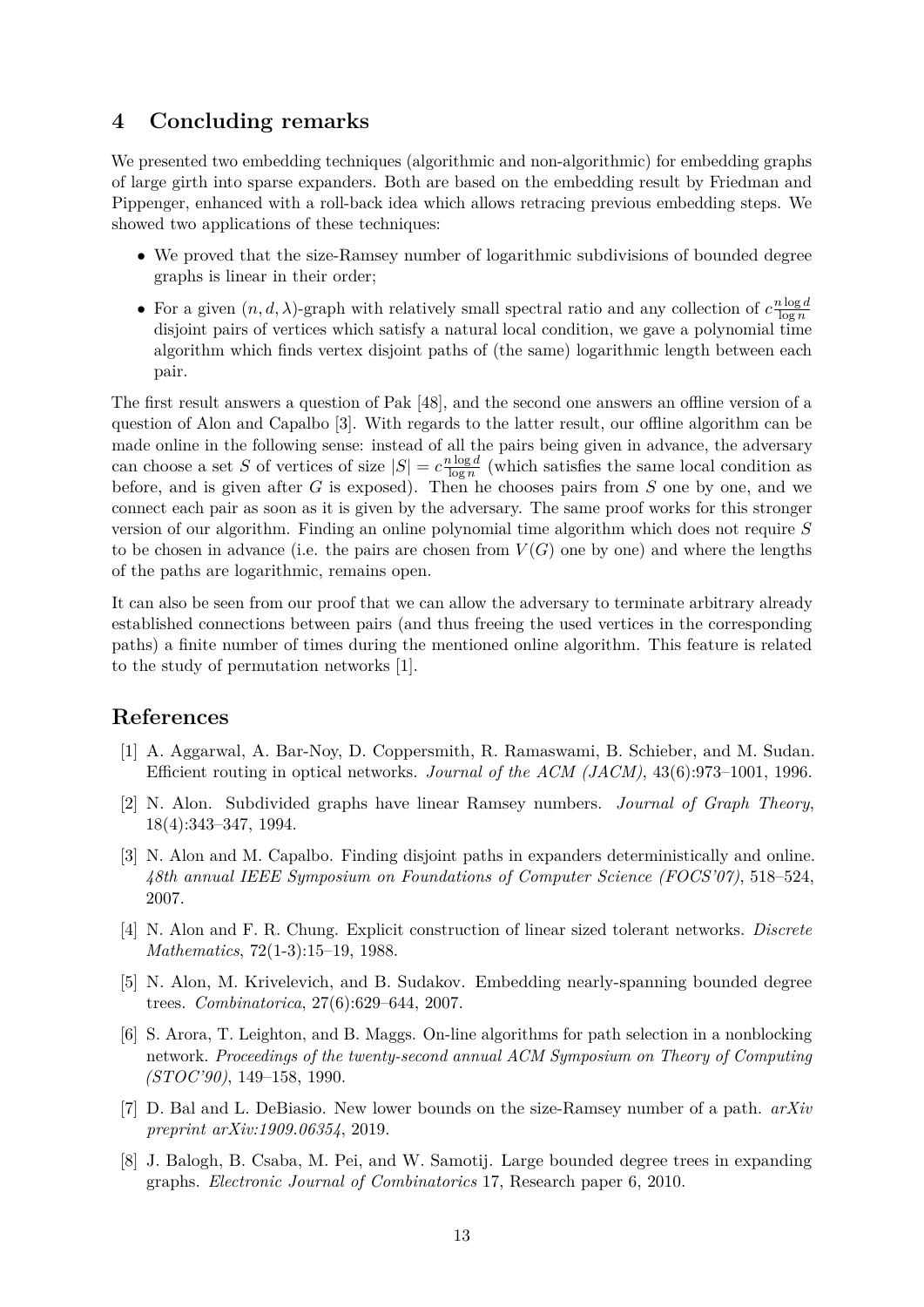- <span id="page-13-1"></span>[9] J. Balogh, B. Csaba, and W. Samotij. Local resilience of almost spanning trees in random graphs. *Random Structures & Algorithms*, 38(1–2):121–139, 2011.
- <span id="page-13-0"></span>[10] J. Beck. On size Ramsey number of paths, trees, and circuits. I. *Journal of Graph Theory*, 7(1):115–129, 1983.
- <span id="page-13-7"></span>[11] J. Beck. On size Ramsey number of paths, trees and circuits. II. *Mathematics of Ramsey theory*, *Algorithms Combin.*, 5: 34–45. Springer, Berlin, 1990.
- <span id="page-13-8"></span>[12] S. Berger, Y. Kohayakawa, G. S. Maesaka, T. Martins, W. Mendonça, G. O. Mota, and O. Parczyk. The size-Ramsey number of powers of bounded degree trees. *Acta Mathematica Universitatis Comenianae*, 88(3):451–456, 2019.
- <span id="page-13-16"></span>[13] A. Z. Broder, A. M. Frieze, S. Suen, and E. Upfal. An efficient algorithm for the vertexdisjoint paths problem in random graphs. *Proceedings of the seventh annual ACM-SIAM Symposium on Discrete Algorithms (SODA'96)*, 261–268, 1996.
- <span id="page-13-13"></span>[14] S. A. Burr and P. Erdős. On the magnitude of generalized Ramsey numbers for graphs. Colloq. Math. Soc. János Bolyai, 10: 215–240, 1975.
- <span id="page-13-9"></span>[15] D. Clemens, M. Jenssen, Y. Kohayakawa, N. Morrison, G. O. Mota, D. Reding, and B. Roberts. The size-Ramsey number of powers of paths. *Journal of Graph Theory*, 91(3):290–299, 2019.
- <span id="page-13-3"></span>[16] D. Conlon. A new upper bound for diagonal Ramsey numbers. *Annals of Mathematics*, 941–960, 2009.
- <span id="page-13-5"></span>[17] D. Conlon, J. Fox, and B. Sudakov. Recent developments in graph Ramsey theory. *Surveys in combinatorics*, London Mathematical Society Lecture Notes 424: 49–118, 2015.
- <span id="page-13-15"></span>[18] D. Conlon and R. Nenadov. Size Ramsey numbers of triangle-free graphs with bounded degree. *Preprint.*
- <span id="page-13-10"></span>[19] D. Dellamonica Jr. The size-Ramsey number of trees. *Random Structures & Algorithms*,  $40(1):49-73, 2012.$
- <span id="page-13-2"></span>[20] D. Dellamonica Jr. and Y. Kohayakawa. An algorithmic Friedman–Pippenger theorem on tree embeddings and applications. *Electronic Journal of Combinatorics* 15, Research paper 127, 2008.
- <span id="page-13-14"></span>[21] J. Donadelli, P. E. Haxell, and Y. Kohayakawa. A note on the size-Ramsey number of long subdivisions of graphs. *RAIRO – Theoretical Informatics and Applications*, 39(1):191–206, 2005.
- <span id="page-13-12"></span>[22] N. Draganić, M. Krivelevich, and R. Nenadov. The size-Ramsey number of short subdivisions. *arXiv preprint arXiv:2004.14139*, 2020.
- <span id="page-13-11"></span>[23] A. Dudek and P. Prałat. On some multicolor Ramsey properties of random graphs. *SIAM Journal on Discrete Mathematics*, 31(3):2079–2092, 2017.
- <span id="page-13-6"></span>[24] P. Erdős. On the combinatorial problems which I would most like to see solved. *Combinatorica*, 1(1):25–42, 1981.
- <span id="page-13-4"></span>[25] P. Erdős, R. J. Faudree, C. C. Rousseau, and R. H. Schelp. The size Ramsey number. *Periodica Mathematica Hungarica*, 9(1-2):145–161, 1978.
- <span id="page-13-17"></span>[26] P. Feldman, J. Friedman, and N. Pippenger. Non-blocking networks. *Proceedings of the eighteenth annual ACM Symposium on Theory of Computing (STOC'86)*, 247–254, 1986.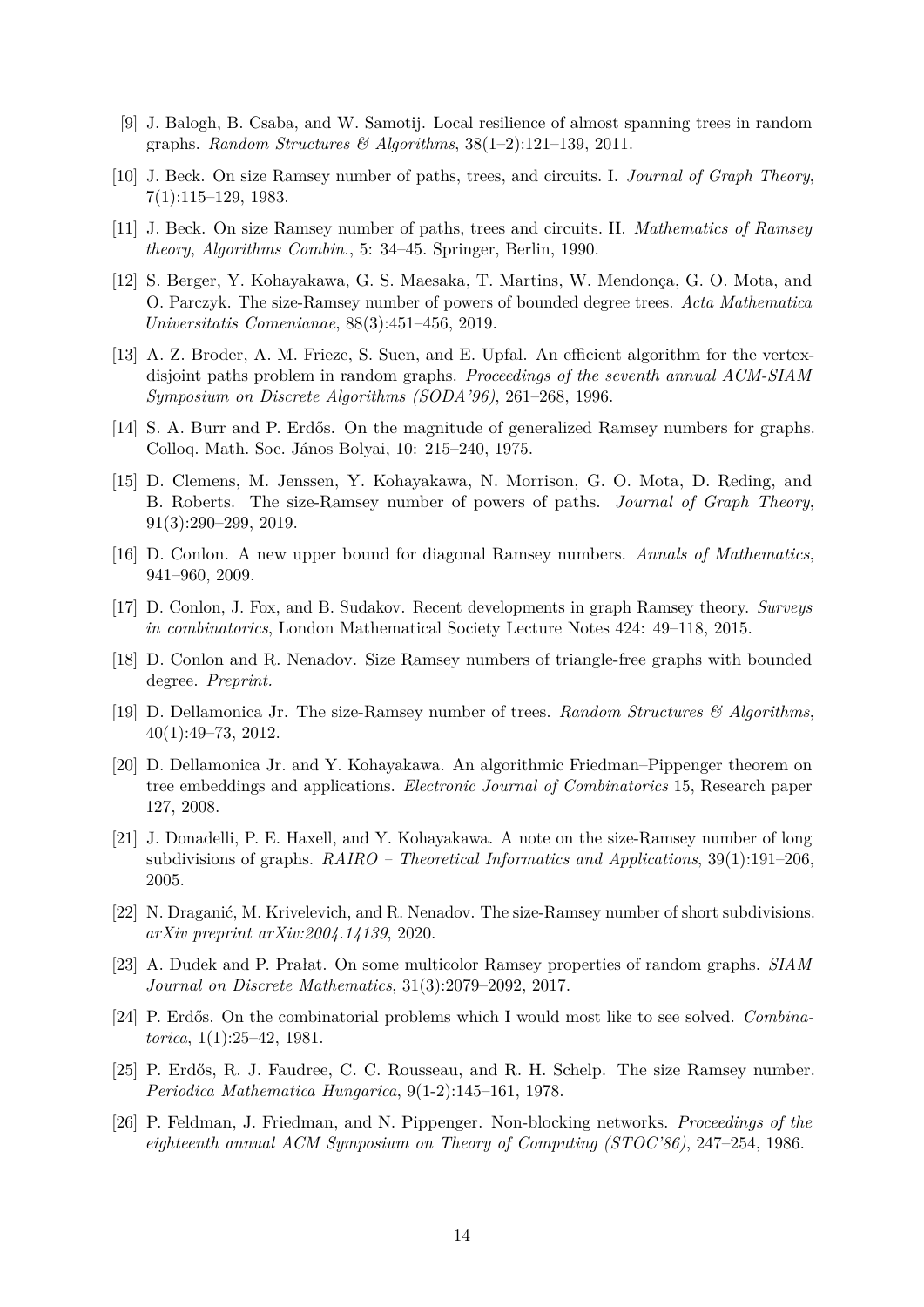- <span id="page-14-16"></span>[27] P. Feldman, J. Friedman, and N. Pippenger. Wide-sense nonblocking networks. *SIAM Journal on Discrete Mathematics*, 1(2):158–173, 1988.
- <span id="page-14-3"></span>[28] J. Friedman and N. Pippenger. Expanding graphs contain all small trees. *Combinatorica*, 7(1):71–76, 1987.
- <span id="page-14-17"></span>[29] A. M. Frieze. Disjoint paths in expander graphs via random walks: A short survey. *International Workshop on Randomization and Approximation Techniques in Computer Science*, 1–14. Springer, 1998.
- <span id="page-14-14"></span>[30] M. R. Garey and D. S. Johnson. *Computers and intractability*, vol. 174, Freeman, 1979.
- <span id="page-14-7"></span>[31] J. Han, M. Jenssen, Y. Kohayakawa, G. O. Mota, and B. Roberts. The multicolour size-Ramsey number of powers of paths. *Journal of Combinatorial Theory, Ser. B*, 145: 359–375, 2020.
- <span id="page-14-6"></span>[32] P. E. Haxell, Y. Kohayakawa, and T. Łuczak. The induced size-Ramsey number of cycles. *Combinatorics, Probability and Computing*, 4(3):217–239, 1995.
- <span id="page-14-15"></span>[33] D. S. Hochbaum. An exact sublinear algorithm for the max-flow, vertex disjoint paths and communication problems on random graphs. *Operations research*, 40(5):923–935, 1992.
- <span id="page-14-0"></span>[34] S. Hoory, N. Linial, and A. Wigderson. Expander graphs and their applications. *Bulletin of the American Mathematical Society*, 43(4):439–561, 2006.
- <span id="page-14-8"></span>[35] R. Javadi, F. Khoeini, G. R. Omidi, and A. Pokrovskiy. On the size-Ramsey number of cycles. *Combinatorics, Probability and Computing*, 28(6):871–880, 2019.
- <span id="page-14-5"></span>[36] D. Johannsen. Personal communication.
- <span id="page-14-9"></span>[37] N. Kamčev, A. Liebenau, D. Wood, and L. Yepremyan. The size Ramsey number of graphs with bounded treewidth. *arXiv preprint arXiv:1906.09185*, 2019.
- <span id="page-14-12"></span>[38] Y. Kohayakawa, T. Retter, and V. Rödl. The size-Ramsey number of short subdivisions of bounded degree graphs. *Random Structures & Algorithms*, 54(2):304–339, 2016.
- <span id="page-14-13"></span>[39] Y. Kohayakawa, V. Rödl, M. Schacht, and E. Szemerédi. Sparse partition universal graphs for graphs of bounded degree. *Advances in Mathematics*, 226(6):5041–5065, 2011.
- <span id="page-14-18"></span>[40] M. Krivelevich. Expanders — how to find them, and what to find in them. *Surveys in Combinatorics*, A. Lo et al., Eds., London Mathematical Society Lecture Notes 456: 115–142, 2019.
- <span id="page-14-10"></span>[41] M. Krivelevich. Long cycles in locally expanding graphs, with applications. *Combinatorica*, 39(1):135–151, 2019.
- <span id="page-14-1"></span>[42] M. Krivelevich and B. Sudakov. Pseudo-random graphs. *More sets, graphs and numbers*, Bolyai Soc. Math. Stud., Springer, 15: 199–262, 2006.
- <span id="page-14-11"></span>[43] S. Letzter. Path Ramsey number for random graphs. *Combinatorics, Probability and Computing*, 25(4):612–622, 2016.
- <span id="page-14-2"></span>[44] A. Lubotzky, R. Phillips, and P. Sarnak. Ramanujan graphs. *Combinatorica*, 8(3):261–277, 1988.
- <span id="page-14-19"></span>[45] R. Montgomery. Sharp threshold for embedding combs and other spanning trees in random graphs. *arXiv preprint arXiv:1405.6560*, 2014.
- <span id="page-14-4"></span>[46] R. Montgomery. Logarithmically small minors and topological minors. *Journal of the London Mathematical Society*, 91(1):71–88, 2015.